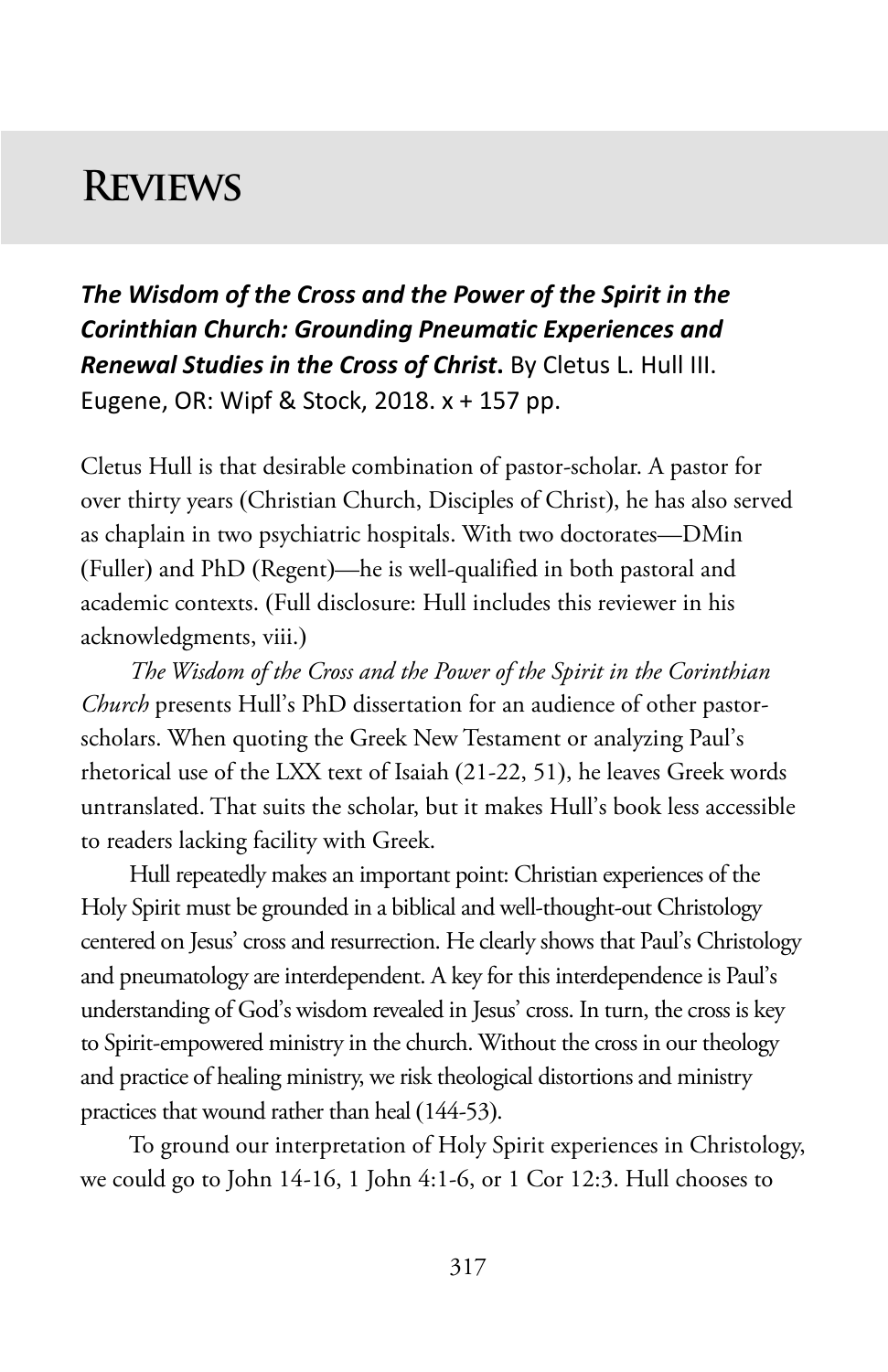focus on 1 Cor 1:18–2:16. This enables him to ground pneumatology in Christology but also in the cross of Christ.

Part One of Hull's study provides thorough exegesis of the passage, including historical and socio-cultural descriptions of the Corinthian setting. Central to Hull's thesis, however, is the chapter on "Wisdom" in Old Testament, New Testament, Qumran, and Greco-Roman sources (68–78). Particularly in contrast to Greco-Roman "wisdom"—so prized in Corinth— God's wisdom has power to save by the apparent weakness of the cross. Hull's next chapter focuses on "power and weakness" and their importance for the kingdom of God and our ministry practices (79–89). Part One concludes with separate chapters on Paul's Christology and his pneumatology.

Part Two juxtaposes Paul's pneumatology with his Christology. Coming immediately after the previous chapters devoted to those topics, this first chapter of Part Two could seem repetitive. Still, review of exegetical findings from Part One prepares the reader for the book's final chapter: "Conclusions and Conjectures for Practical Ministry." As a pastor, Hull wants insights from exegesis to inform his ministry practices, and he wants to encourage other pastors toward Spirit-empowered ministry that is wellgrounded in Christ and his cross.

This last chapter is perhaps the book's best, bringing exegetical, theological, and historical observations to bear on the present moment. On foundations laid through Scripture study, Hull can declare that "the preaching of the cross" brings "the release of the power of the Spirit." He continues: "Every sermon must lead people to the cross," where we find "the true wisdom that liberates the power of God in the life of the church" (144).

The connection between the cross and the Spirit means pastors should pray for healing for suffering people—people for whom Jesus suffered. But if prayer does not immediately relieve suffering, "a reasonable theology of the cross and suffering" (144) can support us as we confront the limits of our understanding. This point is worth underscoring.

Simplistically blaming insufficient faith for continued suffering comes from a healing theology that needs to be healed—corrected by re-orientation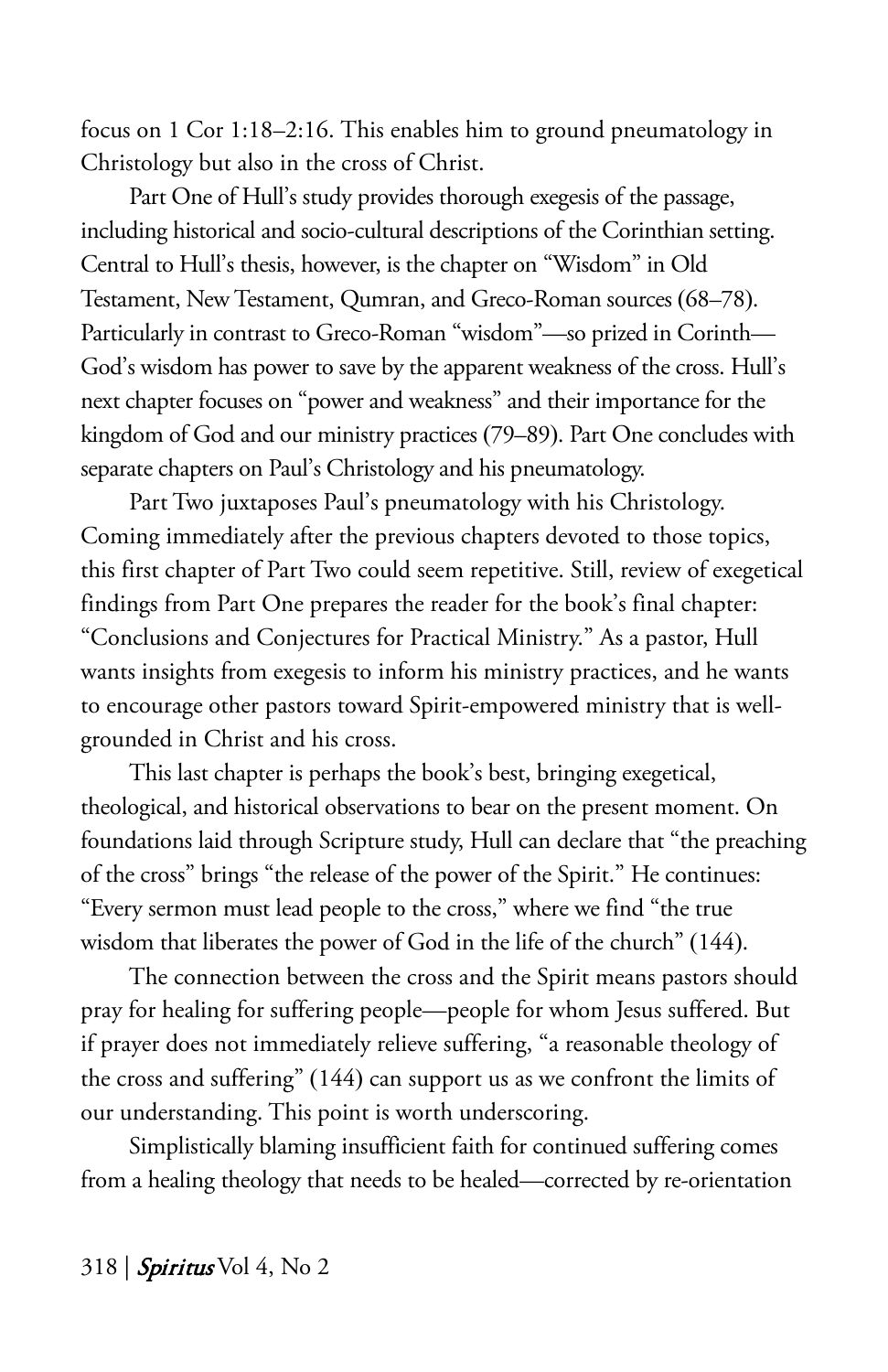toward the cross (144-46). Indeed, we may need to crucify "our ministry" to let Christ do his (147)! If "Christ's work on the cross empowers us to live by the Spirit" (150), our willingness to be seen as failures may enable someone to receive healing from the crucified Giver of the Spirit.

Having appreciated the message and motivation of this book, I trust to be forgiven for voicing some complaints. The first is that the book needs alert proofreading, as the discussion is often marred by distracting errors. Although the reviewer's place is not to make a list of these, the reviewer feels some obligation to point out that such problems hinder a reader's engagement with theological arguments. With apologies, I mention a few examples: "context of that proclamation" should be "content of that proclamation" (25, quoting Fee); "suped" should be "suppressed" (27, quoting Hengel); "1 Cor 5:17-21" should be "2 Cor 5:17-21" (93); "seed" in Galatians 3 refers to Gen 22:18 et al, not Genesis 3 (94); and "fad" should be "fact" (104, quoting Bultmann). Again, these are a few of many that proofreading should have caught. The number is remarkable because this dissertation (I assume) passed inspection by faculty readers.

Editorial guidance could have suggested omission or revision of some things perhaps important in the dissertation but somewhat extraneous to the aims of this book. For example, since the debate between the "New Perspective on Paul" (NPP) and the "Traditional Perspective on Paul" (TPP) is introduced, it needs more treatment than Hull gives it (4–5, 9–10, 101–03). When Hull says, "Grace is imparted or imputed, not earned as the NPP implies" (103), he betrays a misunderstanding of the NPP as serious as the errors he ascribes to the NPP. If discussion of the debate is included (I am not sure it should be), Hull should give attention to more examples of the NPP than to E. P. Sanders and James Dunn. He might find N. T. Wright, for example, supportive of Hull's own pneumatic applications of Scripture.

#### **Arden C. Autry** is Adjunct Faculty, Oral Roberts University, Tulsa, OK, USA.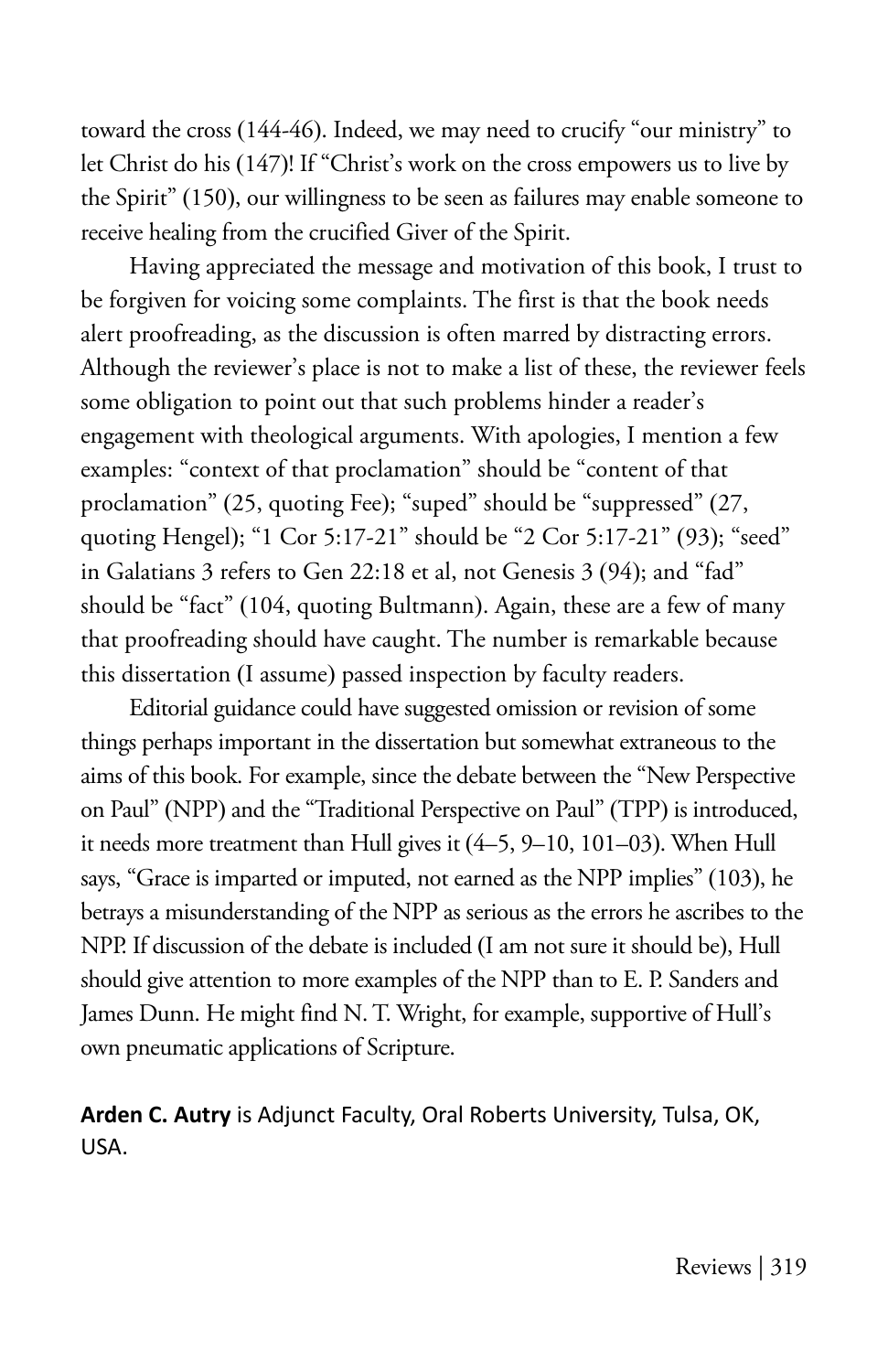*Holiness in the Letters of Paul: The Necessary Response to the Gospel.* By J. Ayodeji Adewuya. Eugene, OR: Cascade Books, 2016. xv + 187 pp.

In *Holiness in the Letters of Paul*, Ayo Adewuya gives his readers a first major treatment of holiness in the Pauline epistles apart from a few unpublished theses. Adewuya (PhD, Manchester) comes from Wesleyan-Holiness and Pentecostal traditions and has written extensively on holiness and community in 2 Corinthians 6–7 and holiness in Romans 6–8 as well as a commentary on 1 and 2 Corinthians. He is Professor of Greek and New Testament at the Pentecostal Theological Seminary, Cleveland, Tennessee, USA.

Adewuya contends that the "main thrust" of Paul's letters is holiness and how to live as God's holy people (x); therefore, this demands a focused examination of holiness as a "stand-alone category" in Pauline thought (ix, n. 2). In the process, Adewuya challenges the false dichotomy of holiness/sanctification being either a status, in which ethics are minimized, or an ethical state, which can lean toward legalism. He also seeks to correct an overemphasis on an individualistic experience of sanctification to the neglect of its relational and communal dimensions. Instead, holiness is multidimensional, both positional and ethical as well as personal and communal. As such, one must avoid making one aspect of holiness the whole.

In terms of method, each chapter looks at the concept of holiness first by determining Paul's use of the *hagios* ("holy") word group and its cognates, and then moving on to related holiness language, aspects, and motifs in that particular letter or letters. For instance, his coverage of the Pastoral Epistles explores the following terms: *hagios*, *hosios, hagnos, eusebeia,*  and *katharos*. From these, he says, the gospel "should produce a life of holiness: there is no separation between belief and behavior" (158). Most chapters close with practical summary points, like the one on 1 and 2 Thessalonians; Adewuya deduces that sanctification is a work of God that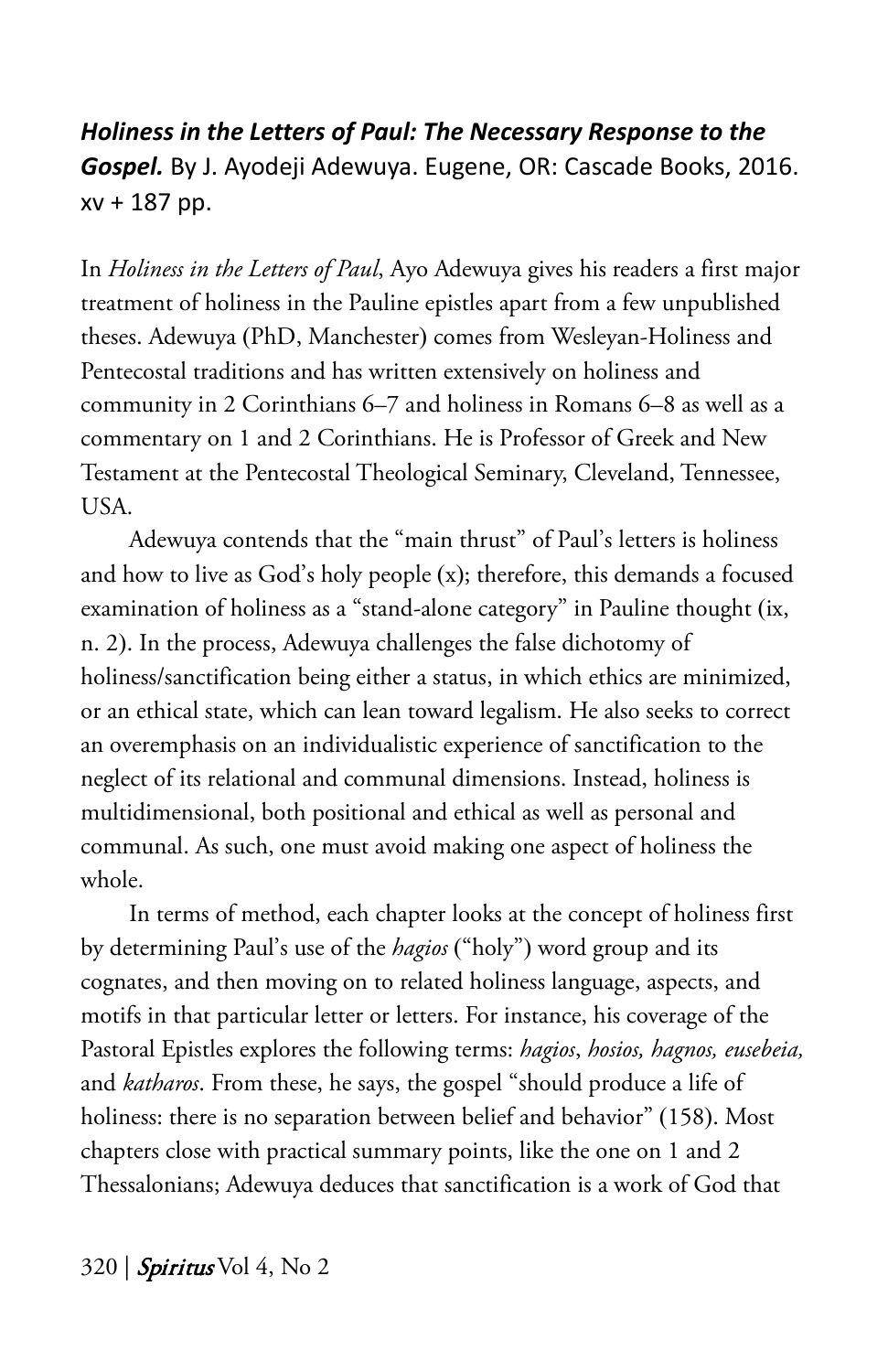requires a response that is practical, progressive, holistic, progressive, and preparatory for the parousia.

Adewuya begins his heuristic study with an essential overview of holiness in the Old Testament (OT). Holiness, he denotes, derives from God, who is holy, other, and pure. Holiness means to be set apart *and* to follow ethical demands as God's holy (elect) people. This relational holiness, which manifests itself in the community through social relationships, is missional—revealing God to the world. Throughout the book, he refers to this background as necessary.

In the next nine chapters, Adewuya examines holiness in the thirteen canonical letters of Paul. Some of these contain revised and updated portions of previously published material. In his coverage, Adewuya makes the case that Paul's view of holiness is multifaceted with various, complementary components divulged in different epistles. For example, several dimensions come to the forefront in the Corinthian correspondence. He argues from the temple metaphor and communal meals that holiness not only involves separation from contamination (idolatry and immorality) but also is inherently relational, which requires ethical responsibility. In this manner, personal sanctification intricately relates to the whole community—a "community-oriented holiness" (61). Adewuya determines that holiness in 2 Corinthians must be defined in ecclesial terms, which leads to another facet, missional holiness. The *ekklēsia*, as the holy dwelling place of God (temple metaphor), should make God known through the contrast of its distinct holy identity with the rest of society not along racial, institutional, or political lines, but through forgiveness, reconciliation, separation, and cleansing.

Even in epistles without the *hagios* word group, Adewuya delineates the underlying holiness concepts. One example is Galatians where he maintains that the crucifixion metaphor is central to understanding holiness. Sanctification is an active life of experiential participation in the crucifixion and resurrection of Christ that leads to transformation. Here, a sanctified life is "both energized and lived by the power of the Spirit" (98).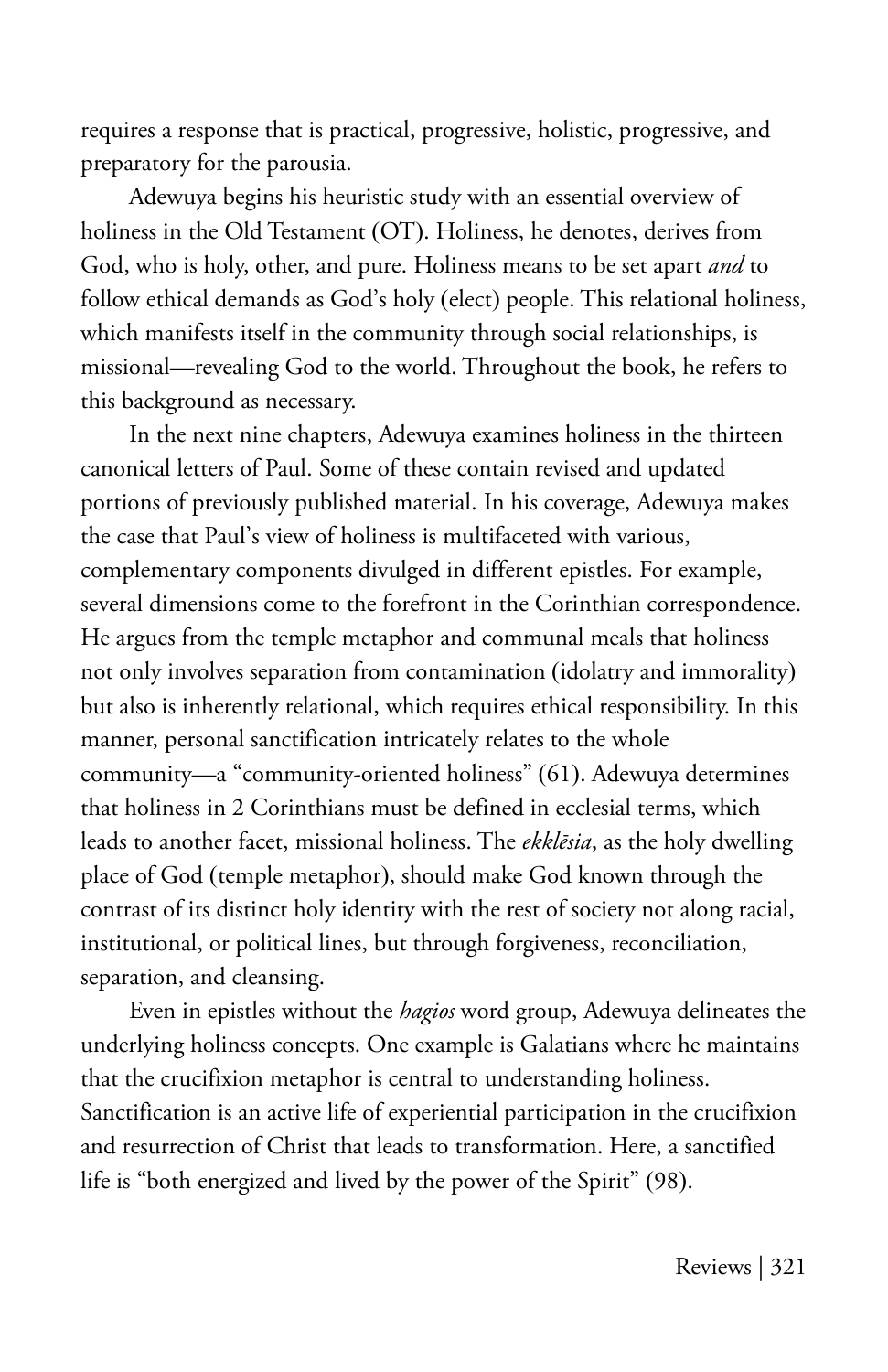In his last chapter, Adewuya concludes with a helpful summary of his findings, ending with four practical implications. First, to Paul, holiness and holy living are "central place" in God's purpose and desire—not tangential. For Pentecostal readers, he notes well here and in chapters on Romans, Galatians, and the Pastorals that the gift of the Holy Spirit is "the Source and Enabler of holiness" (162). Second, "holiness demands a divine-human partnership" with subsequent experience to conversion (162). Third, holiness is preparation for the parousia. Fourth, holiness is not static but requires constant pursuit.

As the first major work on holiness in Paul's letters in a long while*,*  Adewuya has filled an important lacuna in holiness and Pauline scholarship. Through his delineation of the multifaceted dimensions of holiness— "separational, ethical, communal and missional" (160)—he accomplishes his goal of correcting one-faceted, too-narrowly-interpreted views of holiness. He rebalances with relational and communal aspects the overlyindividualistic emphasis on sanctification common among Western Christendom. He also seeks a way forward for those entrenched on either side of the status or state debate. Furthermore, he makes a critical case from Paul that believers both have the duty to live holy lives and are empowered by the Holy Spirit to do so. Holy living takes place in community, not in isolation. Holiness is the fruit of the gospel, God's will, but also every believer's responsibility.

This heuristic study is purposefully economic due to its coverage of holiness in the OT *and* Paul's epistles. As a result, some points may leave technical readers longing for a more comprehensive explanation. Case in point, how do purity, contagion, and holiness relate to one another in the OT? Nonetheless, an exhaustive treatment is not the author's intent. Such a work may be the next step needed in this field of study. The only other shortcoming is a series of typographical errors on pages 11, 18, 20, and 144. For readers from Wesleyan-Holiness and Pentecostal traditions, Adewuya stresses the Holy Spirit's fundamental role in sanctification. He also employs distinctive phrases like "growth in grace," "subsequent experience to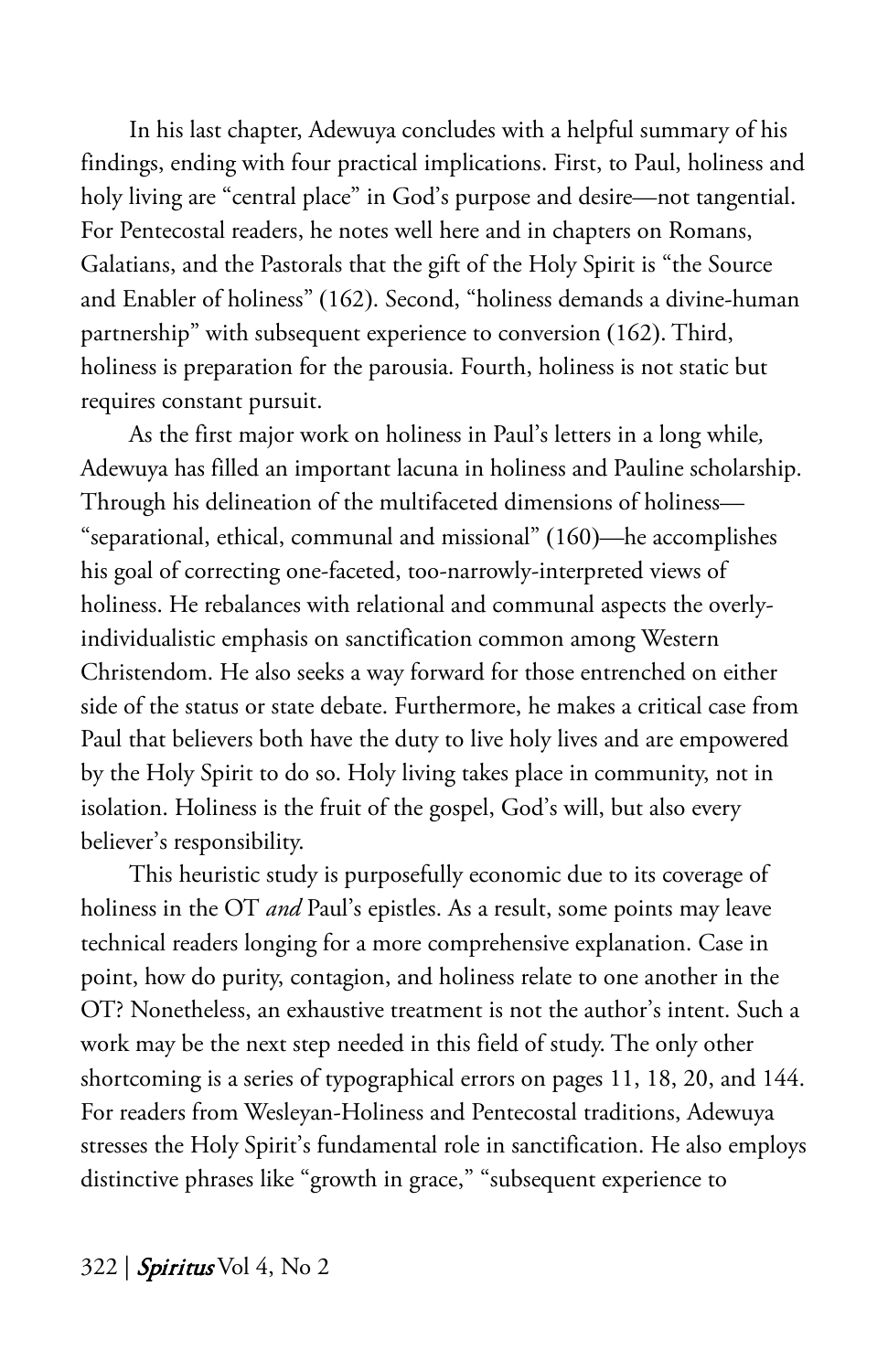conversion," and "work of grace"; he keeps interpretation, however, within exegetical limitations of the biblical text. This makes the work accessible to a broad audience. Scholars, practitioners, and non-specialists alike, whether inside or outside the Wesleyan-Holiness and Pentecostal traditions, would benefit significantly from this critical examination of holiness in Paul's letters.

**Christopher G. Foster** is Associate Professor of Biblical and Theological Studies, Graduate School of Theology and Ministry, Oral Roberts University in Tulsa, OK, USA.

### *Toward a Pentecostal Theology of Worship.* Edited by Lee Roy Martin. Cleveland, TN: CPT Press, 2016. viii + 305 pp.

A unified theology of worship from the Pentecostal perspective seems to be a daunting task given that Pentecostals value what Lee Roy Martin describes as "spontaneity and liberty" in worship over more formulaic liturgies. Nevertheless, Martin praises the creativity of the diverse voices that contribute fifteen essays to theological reflection on the topic and challenges the reader to identify a continuity in thought and shared ethos among the various contributors. The general characterization of Pentecostal worship in this book is consistent with the universal function of worship as theocentric praise and anthropological service to God. However, three overarching convictions can be discerned that demonstrate a shared Pentecostal ethos: (1) an expectation of divine encounter in the context of worship, (2) an anticipation of a personal and/or communal transformative experience in worship, and (3) an emphasis on the Spirit as the agent of encounter and transformation in the context of the Pentecostal worship service. The contributors to the book under review identify the worship service as the sacred space where Pentecostals practice their distinctive doctrines of the Holy Spirit.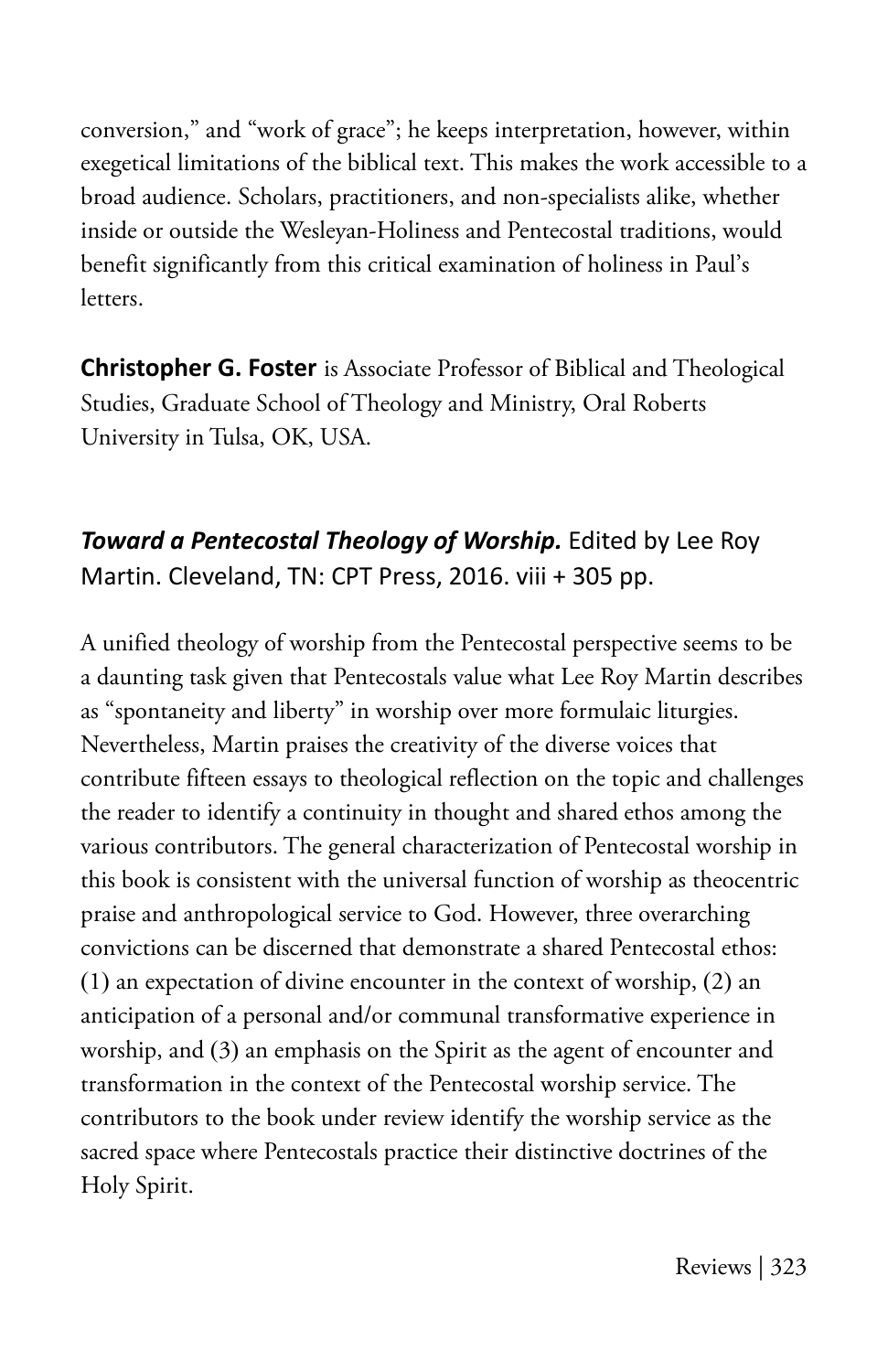The first two convictions can be described using Philip Sheldrake's typology of spirituality ("Christian Spirituality and Social Transformation," *Oxford Research Encyclopedia of Religion*, 2016). The first conviction can be characterized as a mystical type of spirituality that focuses on the immediacy, or direct experience, of the transcendent God in the worship service. The second conviction represents the prophetic type of spirituality that envisions communal and social transformation. The third conviction reflects a shared theological emphasis among Pentecostals on the work of the Holy Spirit in the spiritual life of the individual and community. The mystical, prophetic, and pneumatologically-oriented qualities of Pentecostal religious experience have since been identified by Daniel Castelo (*Pentecostalism as a Christian Mystical Tradition*, 2017) as evidence that the Pentecostal-Charismatic Movement is, in fact, a mystical tradition. The contributors to the book under review share a conviction that God's transcendent presence can be experienced in a direct way in the context of Pentecostal worship. Furthermore, the contributors emphasize an active, prophetic engagement in the world that is born out of the Spirit's transforming presence in Pentecostal worship services.

Scripture is a central resource for the development of a language of worship for the purpose of theological reflection on Pentecostal selfunderstanding as a worshipping community. Several contributors develop a biblical perspective on worship and identify the Pentecostal worshipping community with the covenant community of Scripture. Jerome Boone identifies the Sinai pericope (Exodus 19–24) as the central worship metanarrative that establishes the identity of the covenant community of Israel as a holy nation and priestly kingdom. The covenant identity is conferred through their participation in worship. According to R. Hollis Gause, the New Testament worshipping community participates in Israel's communal vocation of priestly service before God through Christ, the officiating high priest and perfect sacrifice. Frank D. Macchia describes the diverse expressions in Pentecostal worship as the realization of the priesthood of all believers. The democratization of the charisms in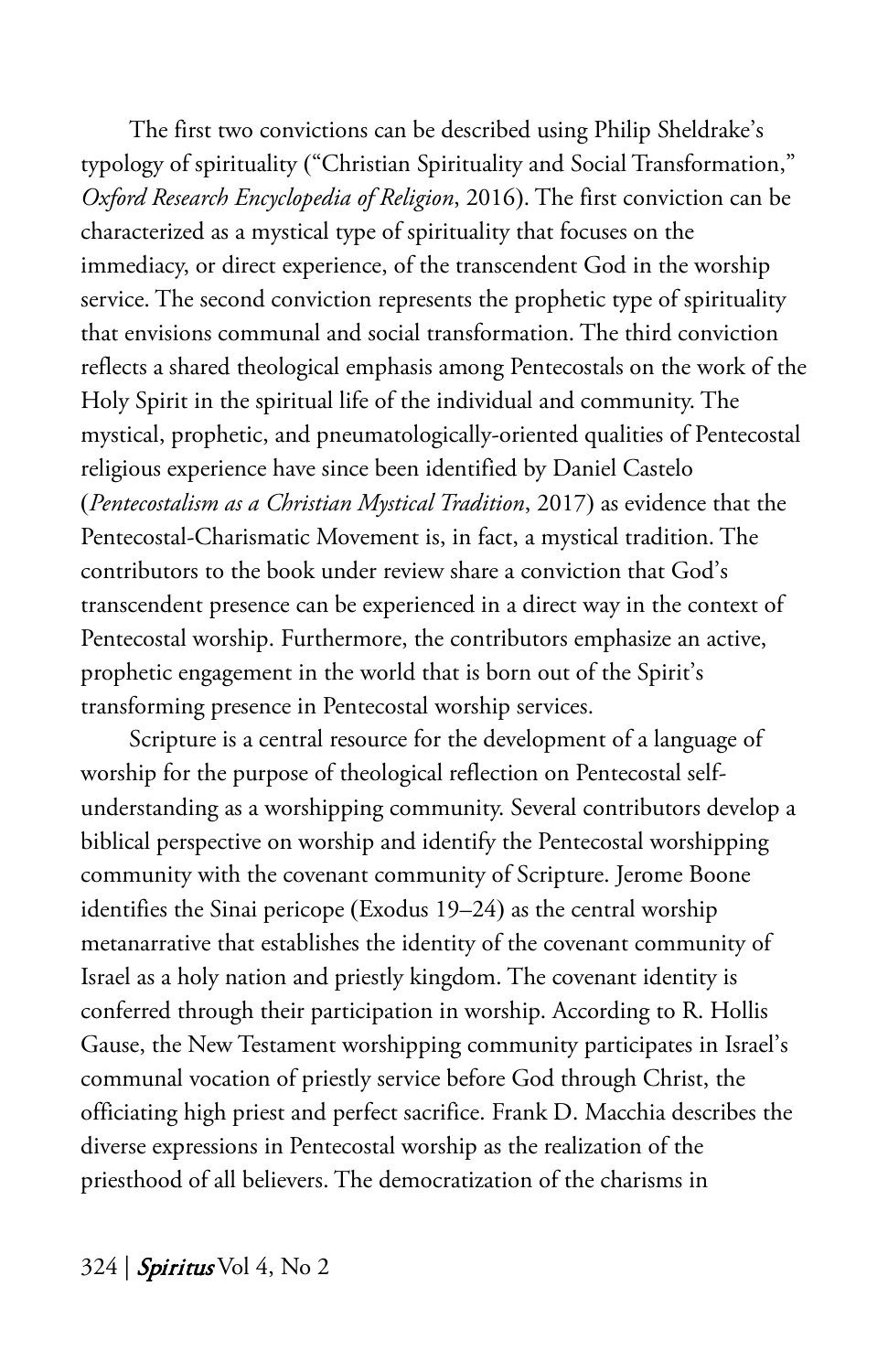Pentecostal worship is formative and transformative for the community as the Spirit generates a unity in spirit and harmony in worship that reflects the Christocentric worship of Scripture.

Several contributors engage how the liturgical language of Scripture and various worship narratives have been interpreted as descriptive and prescriptive models for Pentecostal worship. Jacqueline Grey surveys early Australian Pentecostal interpretations of Isaiah that engage the text as a prescriptive model of worship, while Lee Roy Martin finds biblical patterns in the Psalms that express the covenant theology and covenant identity of the community. Biblical patterns of worship also provide guidelines for mystical encounter and potential prophetic transformation. Recitation of the Qedushah in Isaiah, the engagement of the whole person (i.e., body, mind, emotions) in the Psalms, and the narration of Christocentric worship in John's Apocalypse act as patterns of "true worship" and transformative encounter with God. Kimberly Ervin Alexander describes how three aspects of Pentecostal experience––rapture, rapport, and proleptic––are evident in the periodical testimonies from Pentecostal worship services. Early Pentecostals interpreted their mystical experiences in worship as anticipation and representation of their participation in the eschatological events of John's Apocalypse. Melissa L. Archer further identifies how imitation of the liturgical activities of the narrative worshippers in the Apocalypse can be identity-forming for the community and a catalyst for divine encounter.

Pentecostal worship reflects a commitment to the restoration of the identity of the covenant community through mystical encounter with God and the subsequent transformation of the individual, the community, and the world through the work of the Spirit. Daniela C. Augustine adopts the language of liturgical theology to describe how the worshipping community embodies the covenant identity of priesthood and how the community is restored to the liturgical fellowship of the cosmological temple in the Garden of Eden. Augustine describes Pentecostal worship as *theologia prima*, which she defines as the liturgical activity of communal witness to the divine actions of redemption and the renewal of God's people and creation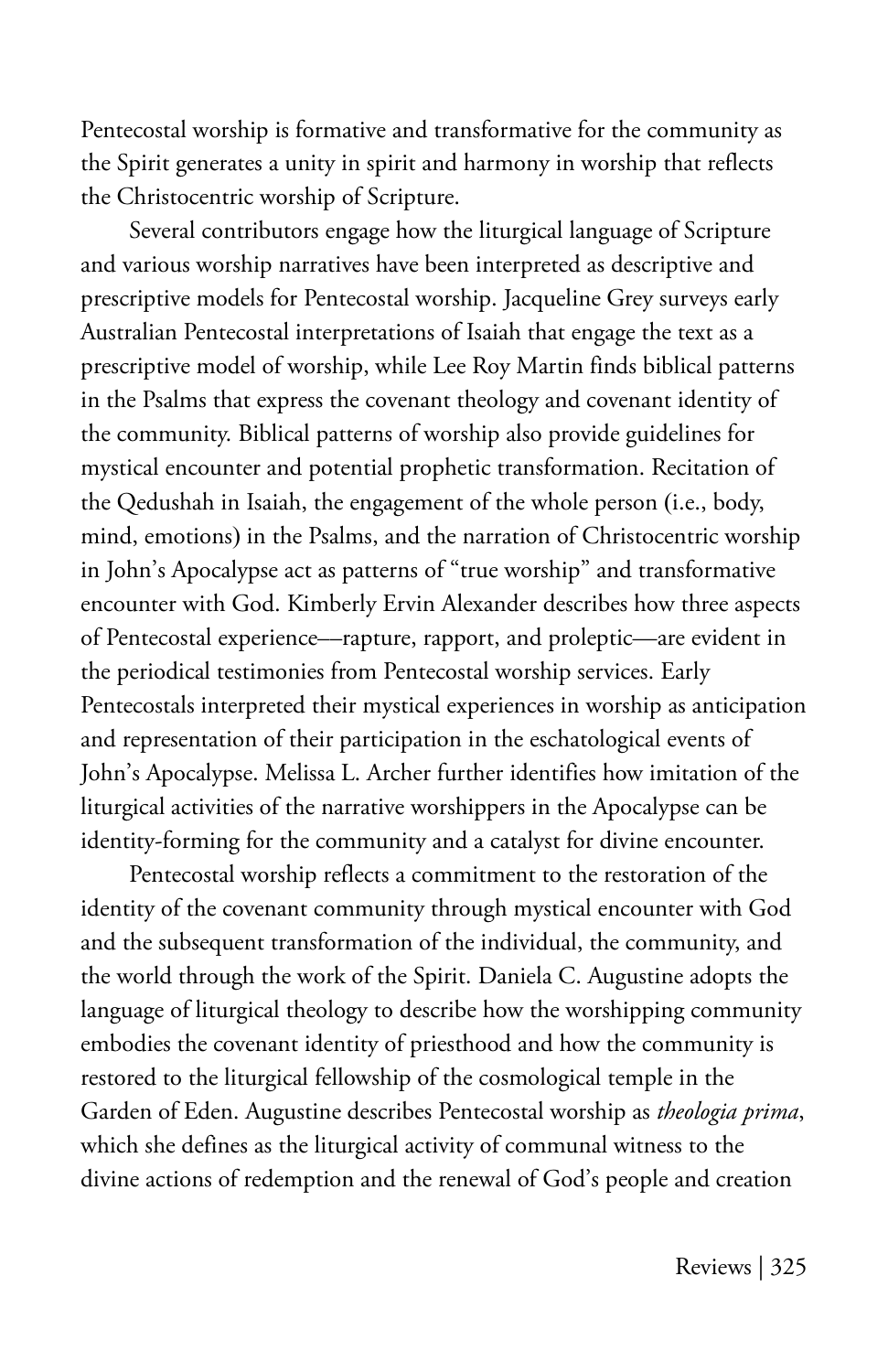in history. The priestly service, embodied in the activities of the worshipping community, occurs in the context of the altar, which Johnathan Alvarado identifies as the central sacred space for divine encounter and spiritual transformation in Pentecostal worship services. The Spirit is the facilitator of divine encounter at the altar and creates the opportunity for the renewing of individual and communal selfunderstanding. Pentecostal worship services provide a space of liturgical, theological, and ritual play where the Pentecostal identity is cultivated through direct experience of the Spirit. Peter Althouse further develops the concept of ritual play and describes Pentecostal worship services as the liminal space of potential transformation.

Several contributors offer theological reflections on distinctive Pentecostal practices in worship services. John Christopher Thomas defends the use of anointed cloths in Pentecostal services on the basis of Acts 19:11– 12. Early Pentecostals used anointed cloths as a method of prophetic engagement with people who could not attend a worship service. Daniel Castelo offers a defense of creedal forms of liturgy and Chris E. W. Green calls for reflection on trinitarian forms of Pentecostal worship. Antipas L. Harris reflects on the influence of African spirituality on enthusiastic modes of early Pentecostal practices. Finally, Wilmer Estrada-Carrasquillo discusses the participatory elements of Hispanic worship services. Thomas, Castelo, and Green raise questions regarding the role of sacramental theology and systematic theology in the development of a theology of worship, while Harris and Estrada-Carrasquillo explore the intersection between a theology of worship, culture, and social behavior.

The contributors to this anthology do not offer a systematic theology of worship but raise questions regarding the theological language and methodologies that can be employed to describe and critique distinctive Pentecostal practices in the context of worship. Several contributors draw on sacramental theology, liturgical theology, and systematic theology to reflect on Pentecostal worship, while others emphasize communal and social aspects of worship. Each contributor shares the Pentecostal ethos of the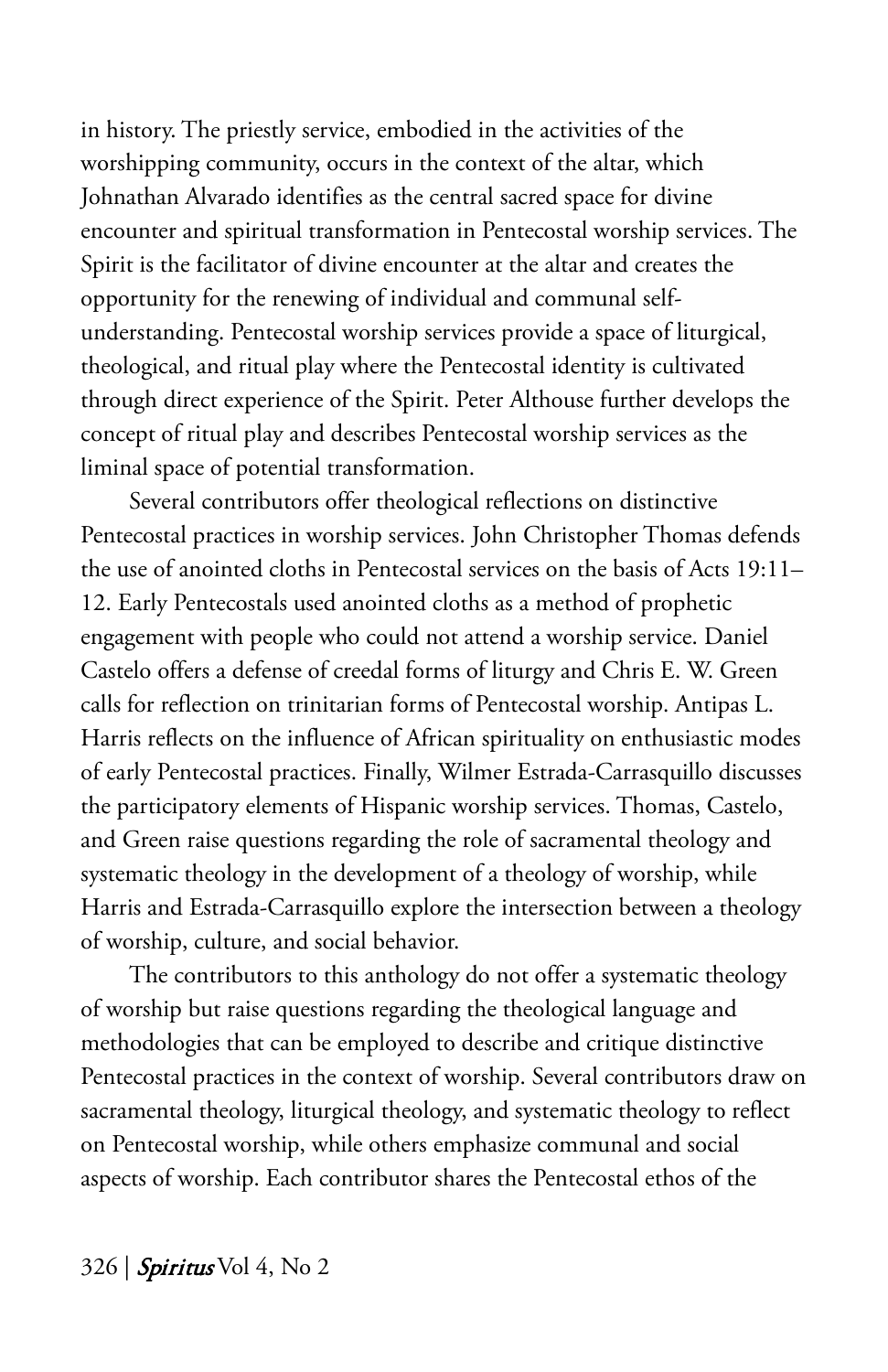anticipation of divine encounter and the expectation of the Spirit's transforming presence in worship that empowers the renewed individual and renewed community for prophetic engagement in the expansion of God's kingdom in the world. I suggest that a taxonomy of religious experience, such as Sheldrake's typology of spirituality, is helpful for describing and understanding the range of religious experiences and spiritual practices in Pentecostal worship. In addition to the mystical and prophetic dimensions of Pentecostal worship, Sheldrake's ascetical type of spirituality, which emphasizes individual discipline and detachment from the material world, offers an additional avenue for theological reflection on a Pentecostal theology of worship.

**Jennifer L. Greig-Berens** is a PhD candidate at Regent University, Virginia Beach, VA, USA.

## *Pentecostals in the 21st Century: Identity, Beliefs, Practices***.** Edited by Corneliu Constantineanu and Christopher J. Scobie. Eugene, OR: Cascade Books, 2018. x + 265 pp.

Editors Corneliu Constantineanu and Christopher J. Scobie undertake the historic task of clarifying the identity, major doctrines, and practice of the Pentecostal movement. Constantineanu is Associate Professor of New Testament and Biblical Interpretation and Dean of the Evangelical Theological Seminary in Osijek, Croatia, while his co-editor, Scobie, serves as adjunct professor in the same seminary as well as pastors a church in Ljubljana, Slovenia. In *Pentecostals in the 21st Century*, the editors invite top Pentecostal scholars and pastors to reflect on various aspects of Pentecostalism ranging from hermeneutics to Spirit-baptism to discipleship. That the task they undertake is immense they acknowledge in their introduction: "The relative newness of Pentecostalism as a movement, the lack of uniform Pentecostal doctrine across adherents, various theological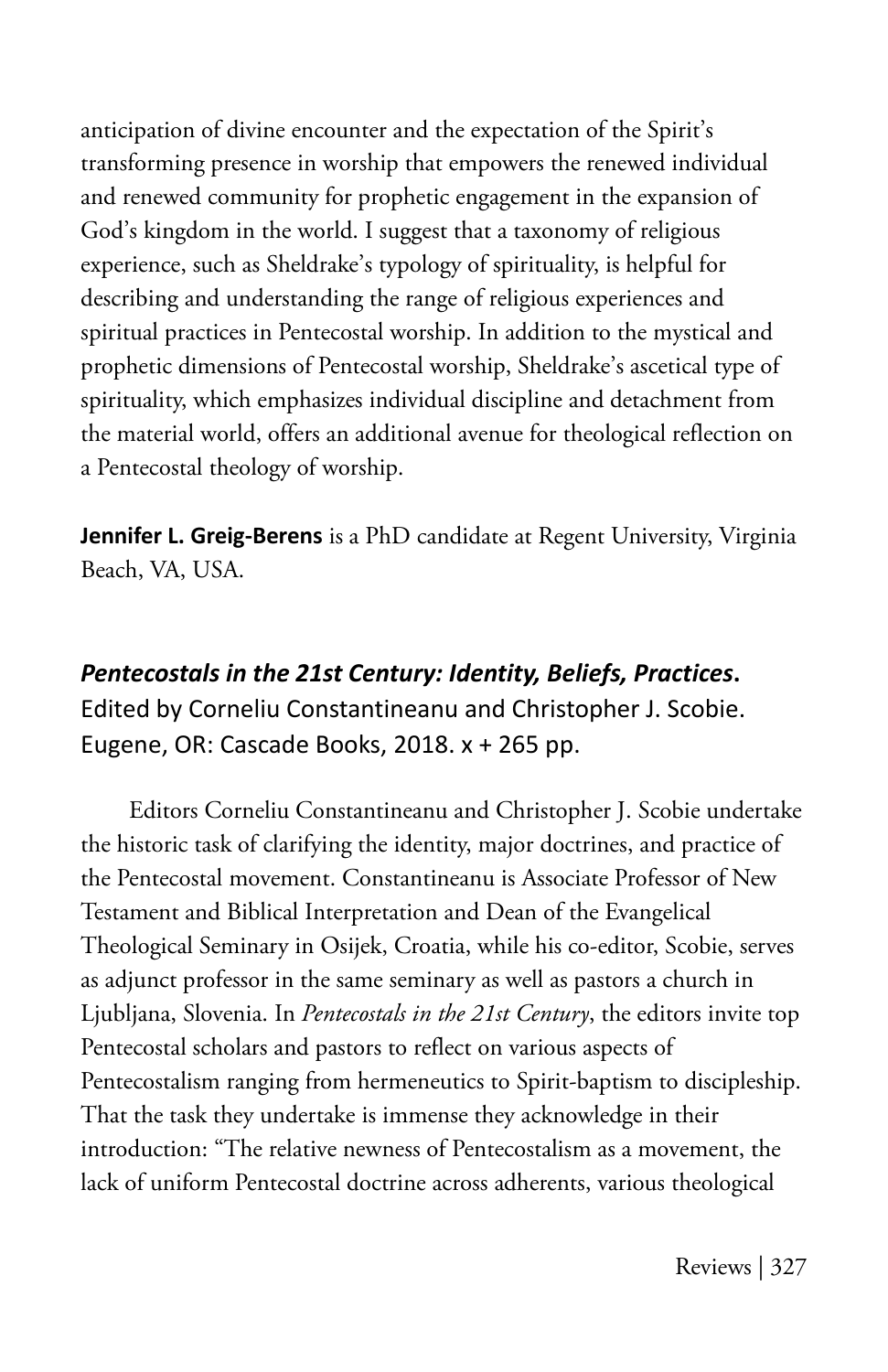extremes (examples of both fundamentalism and liberalism can be observed), and the fact that church ecologies (in relation to governance and authority) are diverse, all conspire to create a significant challenge to speak to [Pentecostal] identity" (3). The goal of their endeavor is to explicate the ecclesiological and pneumatological practices of the global Pentecostal movement.

Setting the tone for the volume, Veli-Matti Kärkkäinen in his essay, "Pentecostal Identity," makes the case for a Pentecostal identity based not on "creeds or shared history" (16) but on "Christ-centered charismatic spirituality" (17). Throughout the last one hundred years, this charismatic spirituality has led Pentecostals to experience the presence of God in worship services as they respond "bodily" (22) in corporate gatherings. Kärkkäinen brings special attention to the emotive, enthusiastic, and kinesthetic displays of Pentecostal adherents such as standing, kneeling, raising the hands, and the laying-on-of-hands during prayer. These dynamic worship experiences have grown out of the understanding that the presence of Jesus and the empowerment of the Holy Spirit can be mystically encountered and that these encounters can generate a greater capacity to experience the "full gospel" of justification, sanctification, healing, Spiritbaptism, and the premillennial return of Christ (19-20). Ultimately, these worship gatherings facilitate a "meeting with the Lord" that takes priority over more traditional worship practices ("sermons, hymns, and liturgy," 26).

Roger Stronstad undertakes exegetical work in his reflection on "Some Aspects of Hermeneutics in the Pentecostal Tradition." Using Luke-Acts, he helps the reader view Luke through the lens of an historian, theologian, teacher, exegete, and narrator. His most insightful work is done as he unpacks Luke's use of the LXX, typologies, and parallelism in portraying the events of Jesus' life as mirrored in the events of the early church and its leadership in Acts. The present volume is at its best when writers such as Stronstad showcase their exegetical expertise and add to the larger Pentecostal studies conversation.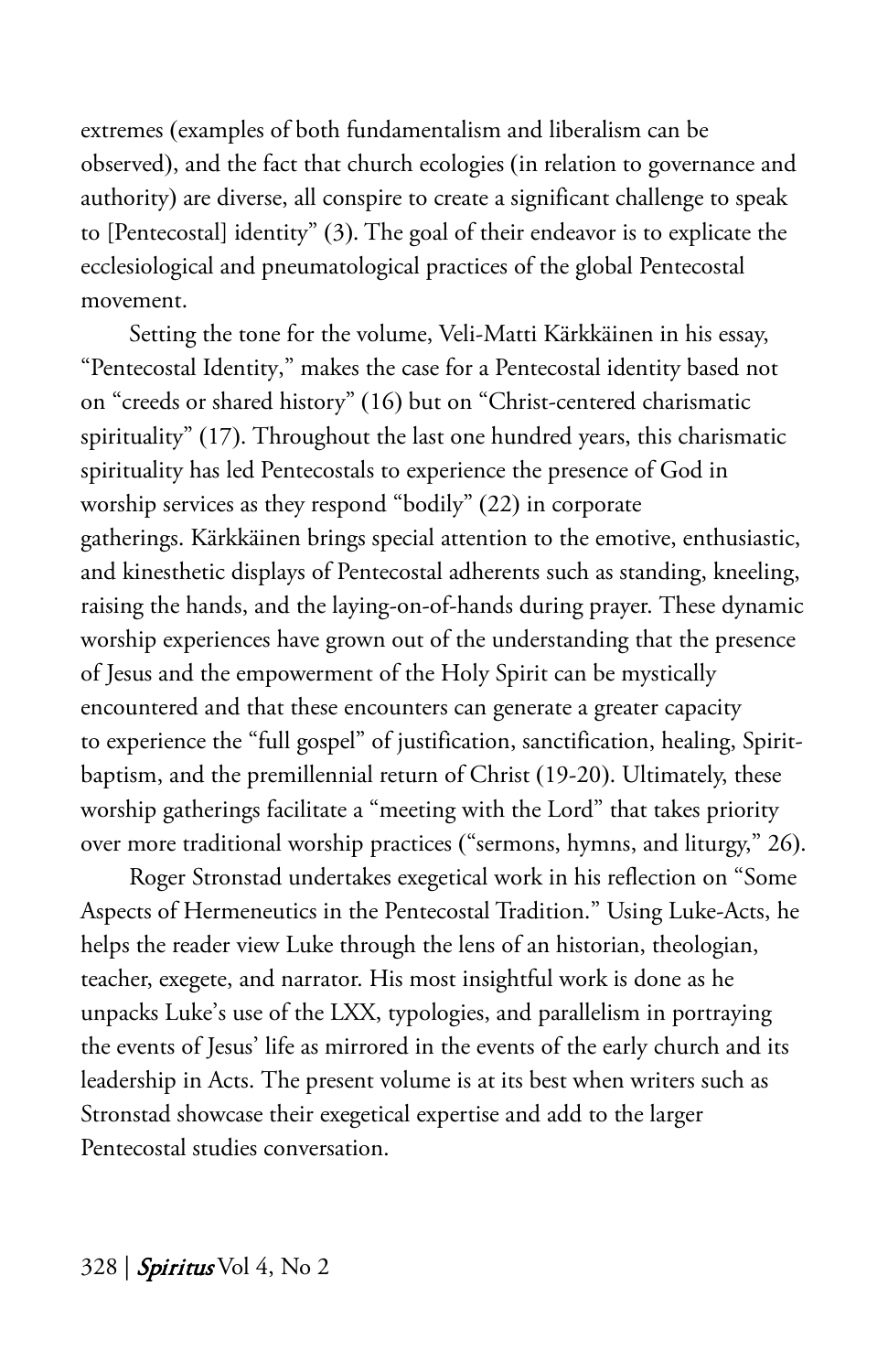The volume continues with Jean-Daniel Plüss addressing the Pentecostal reenactment of the Last Supper in various protestant traditions, Edmund J. Rybarczyk shedding fresh light on a Pentecostal's understanding of salvation, Glenn Balfour revisiting the practice of water baptism, Frank D. Macchia exploring the baptism of the Holy Spirit, Keith Warrington defining the gifts of the Spirit, Cecil M. Robeck surveying New Testament contributions to ecclesiology, Christopher J. Scobie articulating functional discipleship, Amos Yong pointing to the need for deep ecumenism within and around the Pentecostal movement, and Corneliu Constantineanu speaking to social engagement connected to Romanian Pentecostalism.

Excellent work is also achieved by Van Johnson in his essay on the "Fulfillment of God's Promise in the Soon-to-Return King." Johnson gives a brief treatment of the apocalyptic genre, the history of the development of a homogenous eschatological framework for the Pentecostal movement, and even some of the contradictions many in the Pentecostal movement still blindly (and optionally, we may add!) choose to embrace by holding to a dispensationalist worldview in one hand and a "full gospel" theology in the other: "The popularity of dispensationalism among Pentecostals is a bit ironic because the system itself rules out the existence of a modern-day Pentecostal movement. Dispensationalism limits the period of miracles to the time of Jesus and the early church, which prohibits any return of speaking in tongues and spiritual gifts later in church history" (188).

Johnson's essay provides a backdrop for Wonsuk Ma's essay on "The Theological Motivations for Pentecostal Mission." Because of the perceived imminent return of Jesus as outlined in a dispensationalist, pre-tribulation rapture of the church, the Pentecostal movement was initially filled with a sense of urgency. They understood the baptism of the Holy Spirit in the church as a "revival and renewal movement, challenging and energizing the church to recover its 'apostolic' authority and call to witness for Christ to the ends of the earth" (243). According to Ma, the movement's emphasis on mission via church planting and evangelism is deeply connected to its eschatological orientation.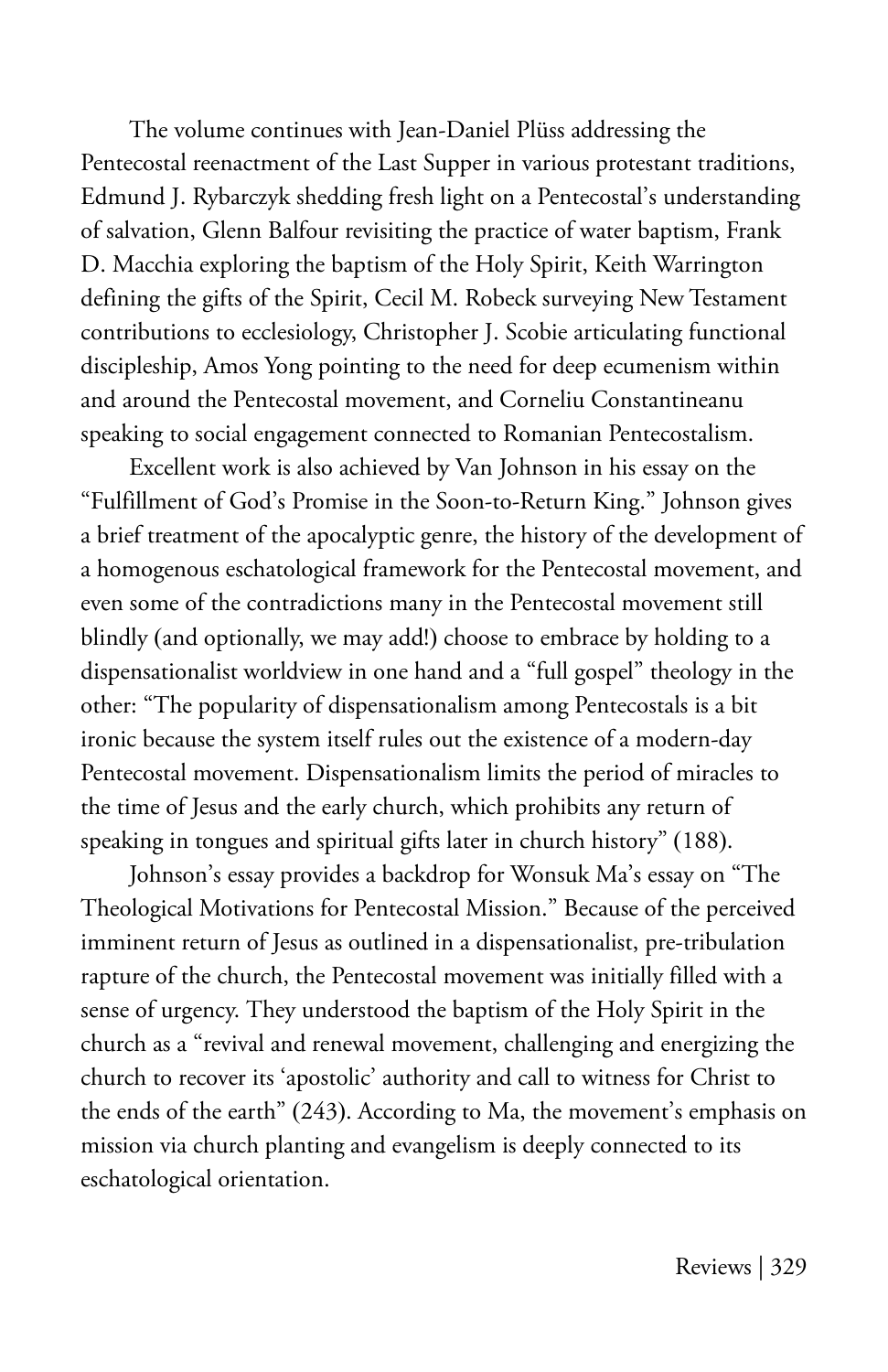While all of the essays are worthy of reading and reflection, Kärkkäinen, Stronstad, Johnson, and Ma give this volume some of its strongest pieces, taking seriously the need for more rigorous work on both exegetical and historical fronts to give additional clarity to the past, present, and future mission of the Pentecostal movement. This will continue to be a challenge as the one-hundred-year-old movement moves into the future, especially in light of the Pentecostal expansion through the African Independent Churches, most Chinese house church networks, and the majority of Latin American evangelicals.

I recommend this volume for students, pastors, or theologians who seek to familiarize themselves with the history, theology, and mission of the Pentecostal movement. The reflections are accessible, informative, and robust, making it a solid launching pad into the Pentecostal world for both Pentecostals and non-Pentecostals.

**John Austin Helm** is Operations Director at RISEN Church in Santa Monica, CA, and Adjunct Assistant Professor of Biblical Studies at Hope International University in Fullerton, CA.

#### *The Letter to the Hebrews: A Centre for Pentecostal Theology Bible Study*. By Jeffrey S. Lamp. Cleveland, TN: CTP, 2018. xiv + 165 pp.

While Pentecostals and Charismatics have not been shut out of the commentary writing business, with the work of Gordon Fee and Craig Keener alone attesting to that fact, a complete commentary series directed towards Pentecostals and Charismatics has proven to be more elusive. Jeffrey Lamp aims his volume on Hebrews directly towards "pastors and lay persons who desire to live a Spirit-filled life that is formed and directed by Holy Scripture" (xii). The author's faculty status at Oral Roberts University and publication by the Centre for Pentecostal Theology both bolster the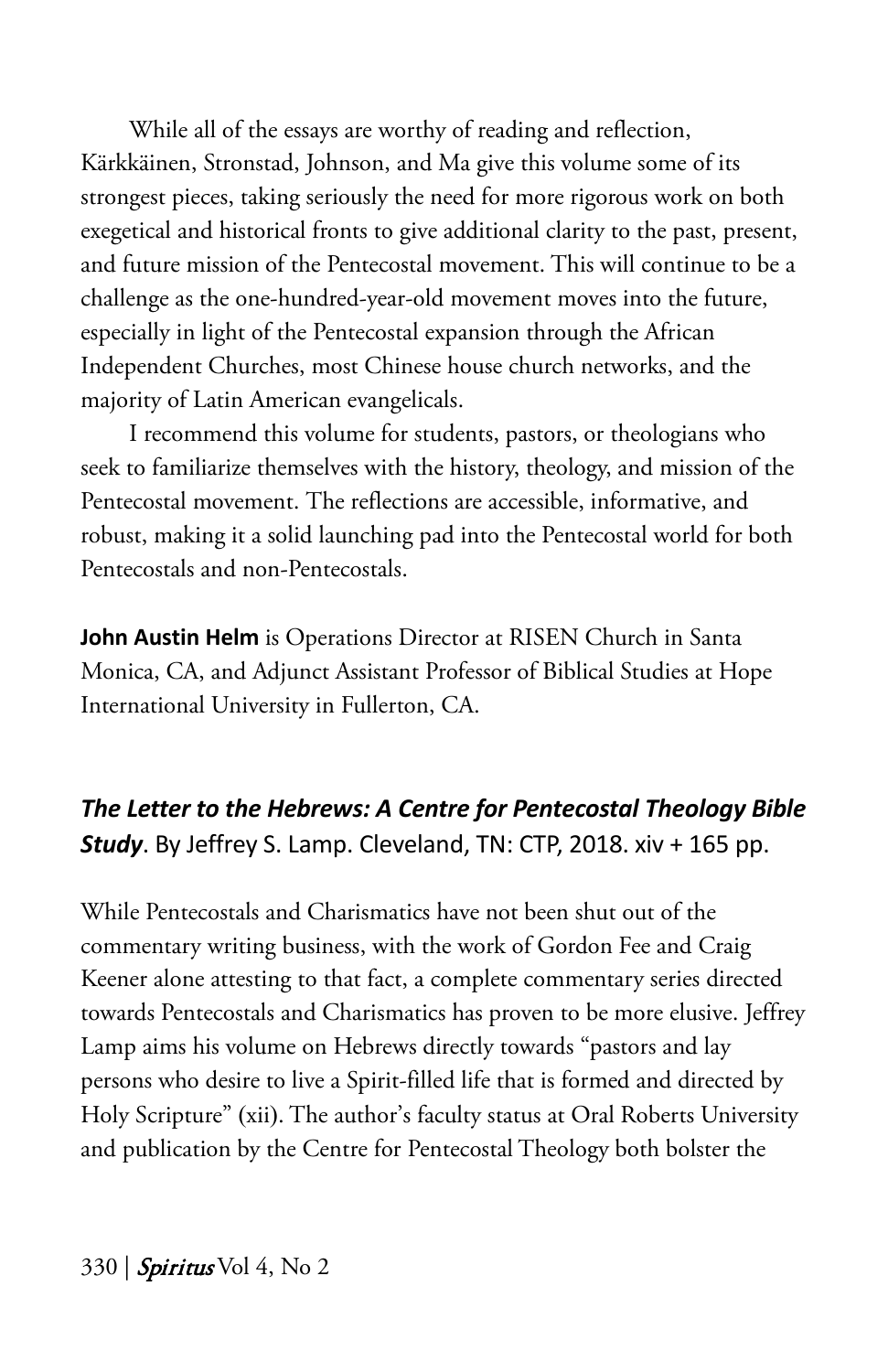claim that this book is written by a Spirit-filled believer for Spirit-filled believers.

What Lamp presents his readers is not so much a commentary as a Bible study on the book of Hebrews. Instead of writing a critical commentary, Lamp bases his work on the popular 4MAT method of learning: meaning, content, experiment, and creative action (xii). He applies this method to his book by arranging each chapter with these divisions: Setting the Direction, Hearing the Word of God, Connecting with Hebrews, and What If (xiii-xiv). This arrangement, along with the outlines and handouts included, offers readers a book useful for group study as well as for personal use.

Lamp covers introductory matters in a concise yet clear manner. He explores the literary genre of Hebrews, noting its complexity (2) and concluding that the book displays characteristics of not only of a letter but also of homily and rhetoric (4). Although he mentions various options regarding its authorship, he rightly for this type of work chooses not to assign an author, although he does examine various theories of authorship (6). Other introductory matters that he scrutinizes include provenance, date, and its contribution to the New Testament. Lamp also notes the epistle's high Christology and examines it as an example of how early Christians interpreted the Old Testament and related the old and new covenants (6-9). Lamp offers his own translation of epistle's Greek text that is both readable in English and faithful to the original language. As befitting a work of this nature, critical concerns and textual variants are ignored.

Lamp offers commentary that is both rigorous and accessible at the same time. Laypersons should feel challenged by what they read, but not overwhelmed by what the commentator provides. Lamp makes allusions to the Greek language without bogging the reader down in minutia (14). His exposition of Heb 1:1–3:6 warrants closer examination. He spends chapter one of his book wrestling with issues of God, the Son, and angels, while in his second chapter he introduces another character, Moses. Lamp's summary of the argument put forward by the Hebrews author that Jesus,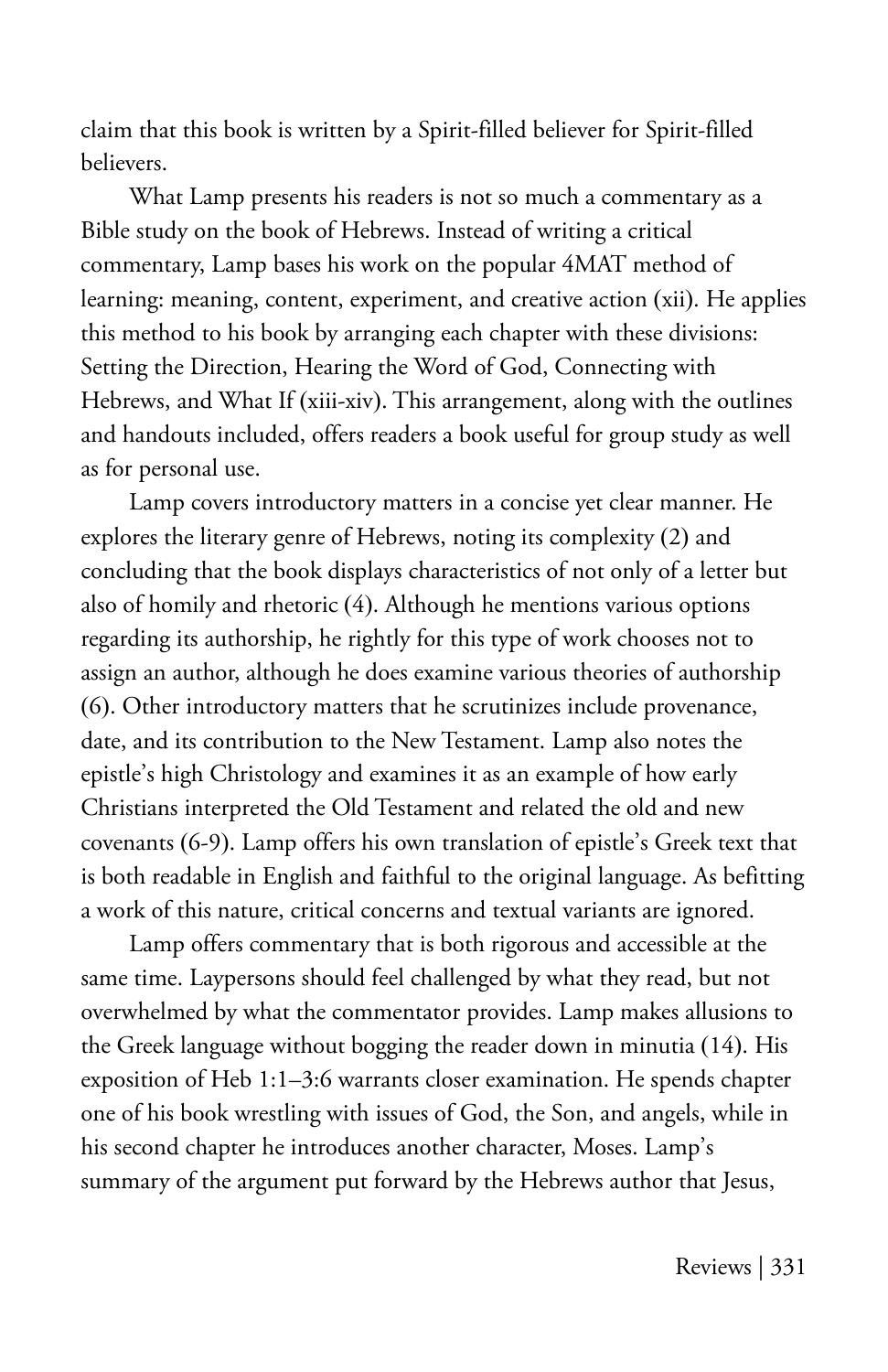the Son, builds the house on behalf of God while Moses is only a part of that house, demonstrates that the Son is as superior to Moses as he was to angels in Hebrews 1 (34). Readers should find this summary of one of the Hebrews author's first major theological points to be enlightening because of the clarity of Lamp's writing.

Lamp's commentary on Hebrews 5–7 is perhaps one of the greatest strengths of the book. He demonstrates both in his commentary and in his conclusion that the Hebrews author "suggests that the high priesthood of Jesus is the antidote to the spiritual malaise that appears to be afflicting his hearers" (68). In Lamp's explanation of Melchizedek and his priesthood and its relation to Christ he offers a simple but glorious comparison: they both are eternal (62).

As for criticism, Lamp waits until his commentary on Hebrews 11 to make any points specific to the Charismatic or Pentecostal realm. Commenting upon the first verse, he writes that certain Charismatic groups like to overemphasize the word "now" to highlight the present reality of faith (101). Briefly delving into the Greek, he notes that *de* is a conjunction and that translating it as "and" is just as appropriate as translating it "now" (101). Despite some groups' tendency to misinterpret the passage, the author of Hebrews stresses that "faith is a present response to the hopeful realization of God's future promise" (101). Although one should not force the text to say more than what it actually means, addressing more Pentecostal and Charismatic themes would better serve the audience that the commentator is trying to reach.

The most helpful aspects of Lamp's study of Hebrews are the outlines and handouts he creates. These tools provide the reader with valuable aids that help examine and explain the text. One should not ignore Lamp's commentary on the text either. Although it is not a critical work, it is not meant to be. Therefore, his commentary serves its purpose well. Lamp also offers a suggested bibliography for further study of Hebrews that contains several prominent volumes.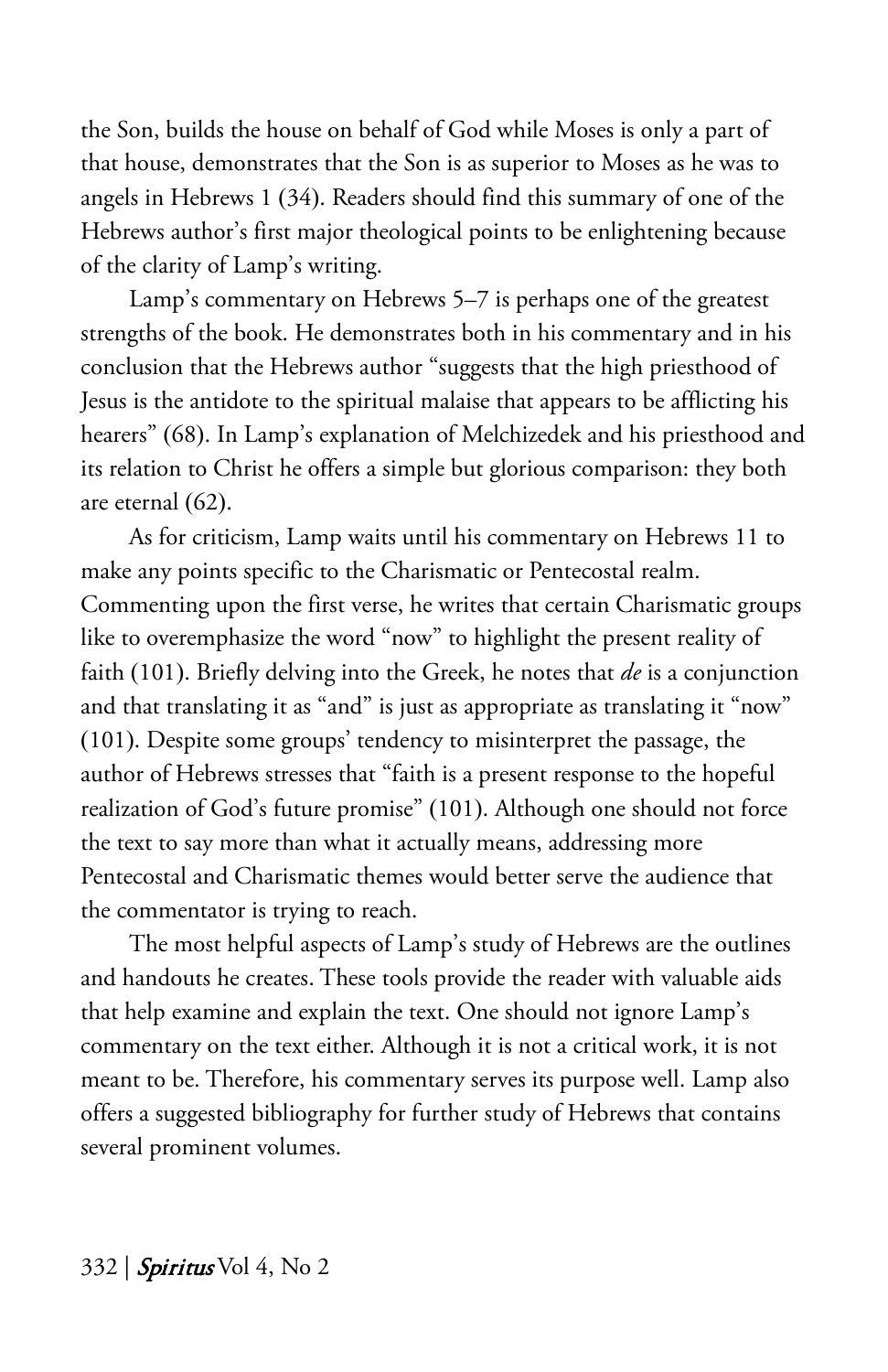Readers of this book will find the commentary approachable and illuminating. Written in language that is understandable and accompanied by a clear translation of Hebrews, Lamp's scholarship undergirds his commentary, but resists overwhelming his intended audience with academic and critical arguments. Lamp delivers a study that will educate and inform pastors and laity alike.

**Thad Horner** is Digital Scholarship and Research Librarian at Oral Roberts University, Tulsa, OK, USA.

*Global Chinese Pentecostal and Charismatic Christianity.* Edited by Fenggang Yang, Joy K. C. Tong, and Allan H. Anderson. Global Pentecostal and Charismatic Studies, 22. Leiden: Brill, 2017. xiv + 373 pp.

This collection of essays began its journey in the "Global ReOrient: Chinese Pentecostal/Charismatic Movements in the Global East" symposium held in November 2013, at Purdue University in the US. The final versions of several studies presented at the conference form roughly one-third (or six chapters) of the book (ix). Five additional studies were commissioned, and five more are revised studies previously published in the *Review of Religion and Chinese Society* (11). Two editors, Fenggang Yang and Joy K. C. Tong, were responsible for the conference. Yang is Professor of Sociology and Founding Director of the Center on Religion and Chinese Society at Purdue, while Tong is Visiting Assistant Professor in the Sociology and Anthropology Department at Wheaton College. The third editor, Allan Anderson, is Professor of Mission and Pentecostal Studies at the University of Birmingham, England.

Of the book's four parts, the first, "Historical, Global, and Local Contexts," with four chapters, sets the context of the book. The chapters by Donald E. Miller and Daniel H. Bays situate Chinese "Pentecostal/Charismatic" religion vis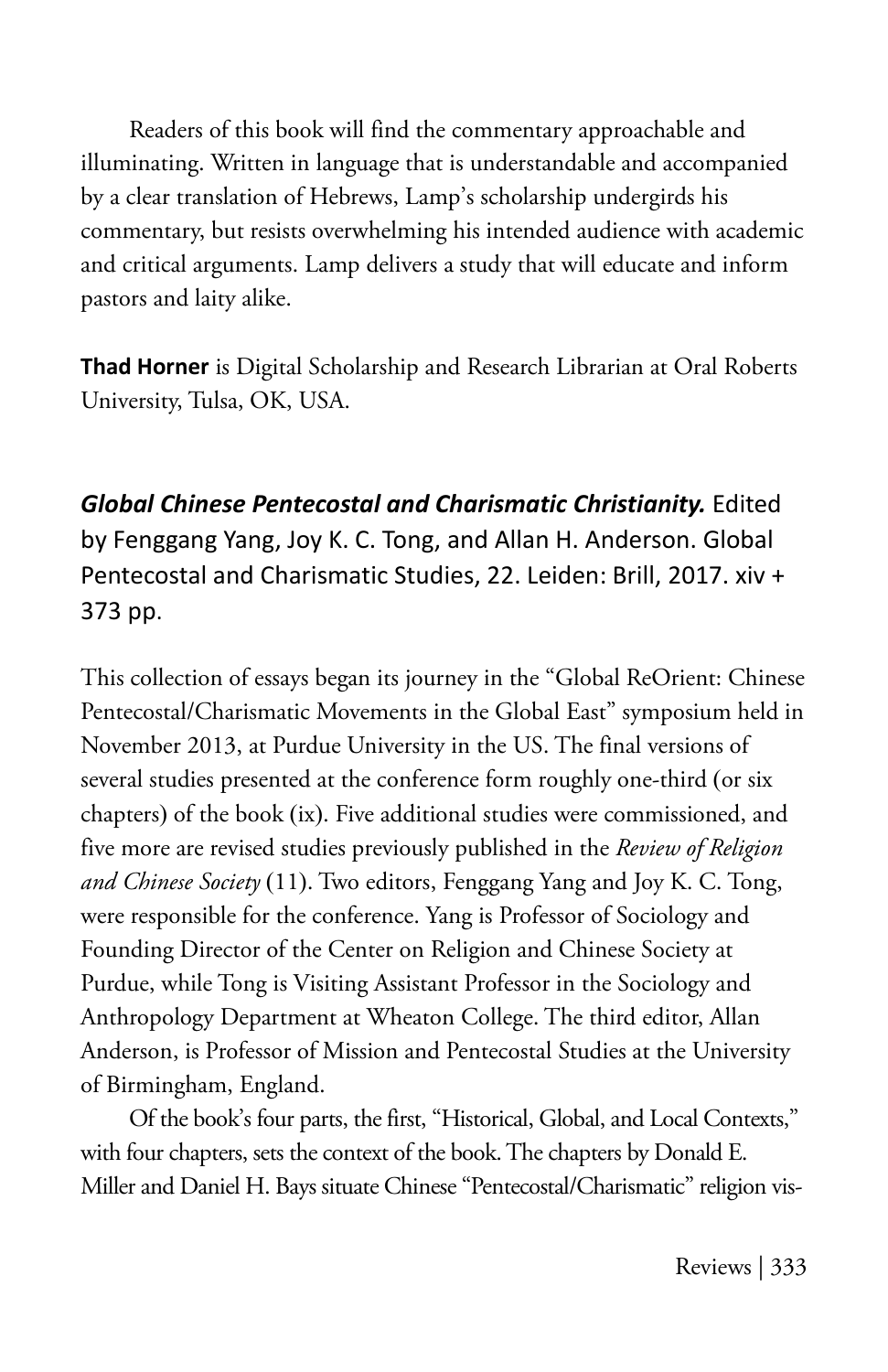à-vis the prevailing understanding of the term in academia. The authors rightly argue that the historical, cultural, religious, and political context of China has played a crucial role in the shaping of the unique form of Pentecostalism in China. These studies, therefore, warn outsiders to treat the subject matter with due caution. J. Gordon Melton's treatment of the True Jesus Church serves as a perfect case for the contextual uniqueness while Connie Au's early history of Pentecostalism in Hong Kong among the elite sheds light on the subsequent spread of Pentecostal faith among the poor.

The second part of the volume, comprised of three studies, is devoted to the True Jesus Church. Melissa Wei-Tsing Inouye's historical study focuses on Wei Enbo, the founder of the church, and the influence of Bernt Berntsen on Enbo and the church. Especially fascinating is Ke-hsien Huang's study that casts the church's worship in the context of traditional Confucian values such as order, propriety, and control. Yen-zen Tsai's chapter focuses solely on the practice and role of glossolalia in the church, which had a wider impact on Chinese Pentecostalism.

The third part, "Pentecostal or Non-Pentecostal," presents the challenge of answering the question, "What makes selected Chinese churches Pentecostal?" by selecting three Chinese Christian groups to illustrate the complexity of the task. Jiayin Hu takes a close look at the Local Church movement and concludes that this indigenous movement is not Pentecostal. Michael Chambon, coming from a Catholic perspective, raises the question whether the widespread practice of healing makes a Christian movement or community Pentecostal. Yi Liu defines the contemporary revival in Henan Province as Pentecostal, yet differently from how the rest of the Christian world defines it.

The final part, "New-Wave Charismatics in Chinese Societies," is the longest with six chapters, all of which investigate today's Chinese Pentecostal and Charismatic communities both inside and outside of China. Celena Y. Z. Su and Allan H. Anderson provide a helpful chapter on the fast growth of unregistered churches in China. It is followed by Karrie Koesel's discussion of the challenging place in which these churches are situated,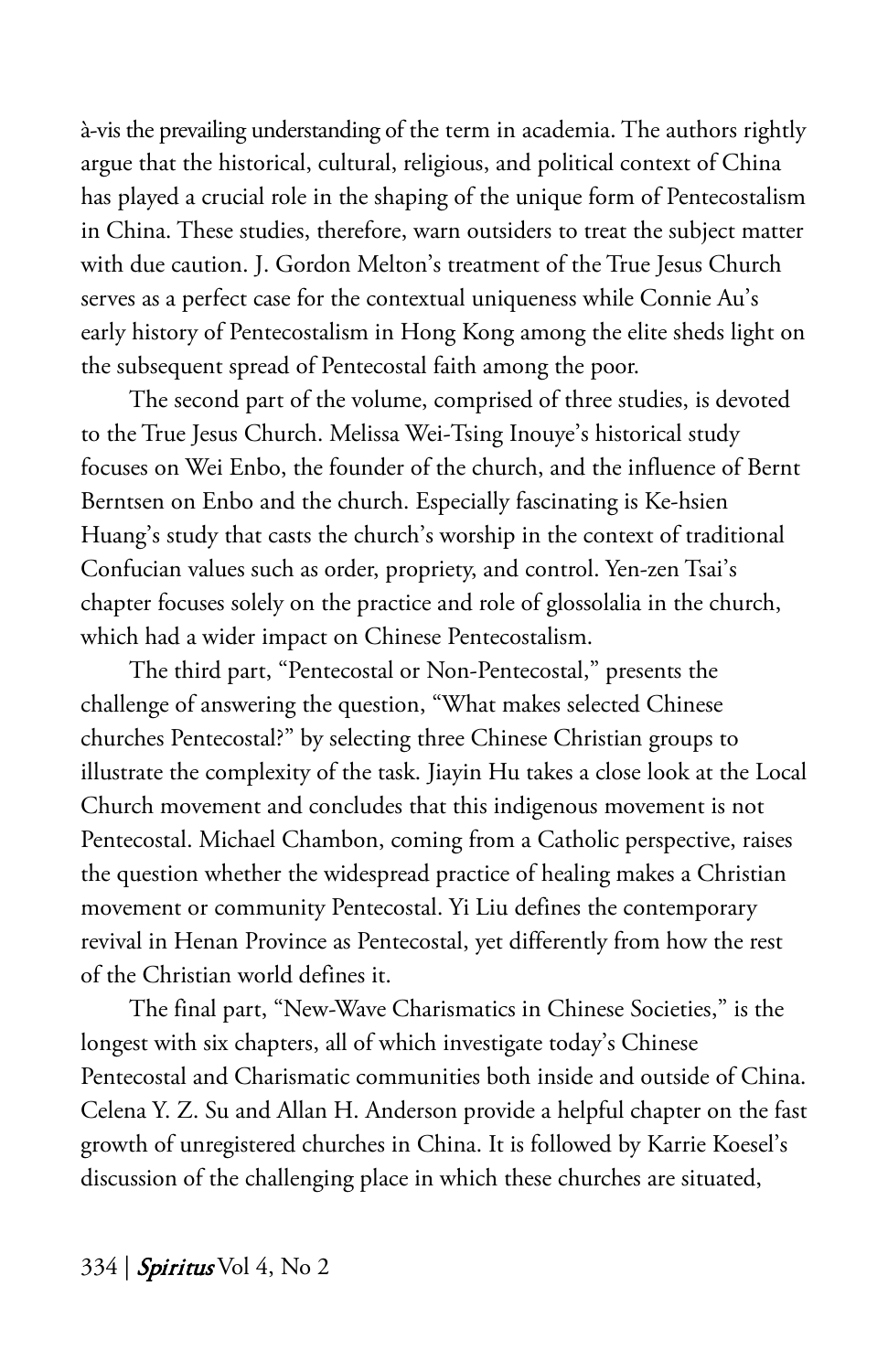requiring them to navigate carefully their way through the socio-political system to have their voices in the public arenas. Rachel Ziaohong Zhu presents a rare study on Catholic Charismatics in China while Kim-Kwong Chan presents Singapore's City Harvest Church as a model of a diasporan Chinese megachurch that has embraced the multiracial and postmodern lifestyle. Across a strait, in a socially and religiously restrictive environment, Weng Kit Cheong and Joy K. C. Tong study Full Gospel Tabernacle, another overseas Chinese megachurch in Kuala Lumpur, Malaysia. Both cases may serve as a useful model for an urban Charismatic church in China when socio-political conditions allow. This part of the book ends with a chapter by Joy K. C. Tong and Fanggang Yang on Forerunner Christian Church, one of the most influential Chinese churches in the U.S., and its leader, Grace Chiang. These sixteen chapters are bracketed by an introduction by Yang and Tong and a conclusion by Anderson.

Reviewing a collection of essays by different contributors comes with a challenge. For this book, due to my inherent interest in the subject, I read all the chapters. First of all, the editors are to be highly commended for producing this groundbreaking book. Everyone agrees on the importance of the Chinese churches in the development of global Christianity. The sheer size of its population—and hence the large number of believers significantly affects the global picture. Asian Christianity (with less than 9 percent of its population Christian), lagging far behind the world average (over 33 percent), will be significantly boosted if the Chinese church maintains its current growth rate. Whether a large part of it is Pentecostal/Charismatic has been an ongoing debate for some time. This book provides the most substantial discussion of the subject as the contributors approach it from different academic angles.

Secondly, the book convincingly illustrates the complexity and challenges of any study on Chinese Christianity. The vastness of the country poses a fundamental challenge, while the large number of unregistered church networks further hinders an accurate picture of Chinese Christianity, making it almost impossible. Understanding Chinese Pentecostal/Charismatic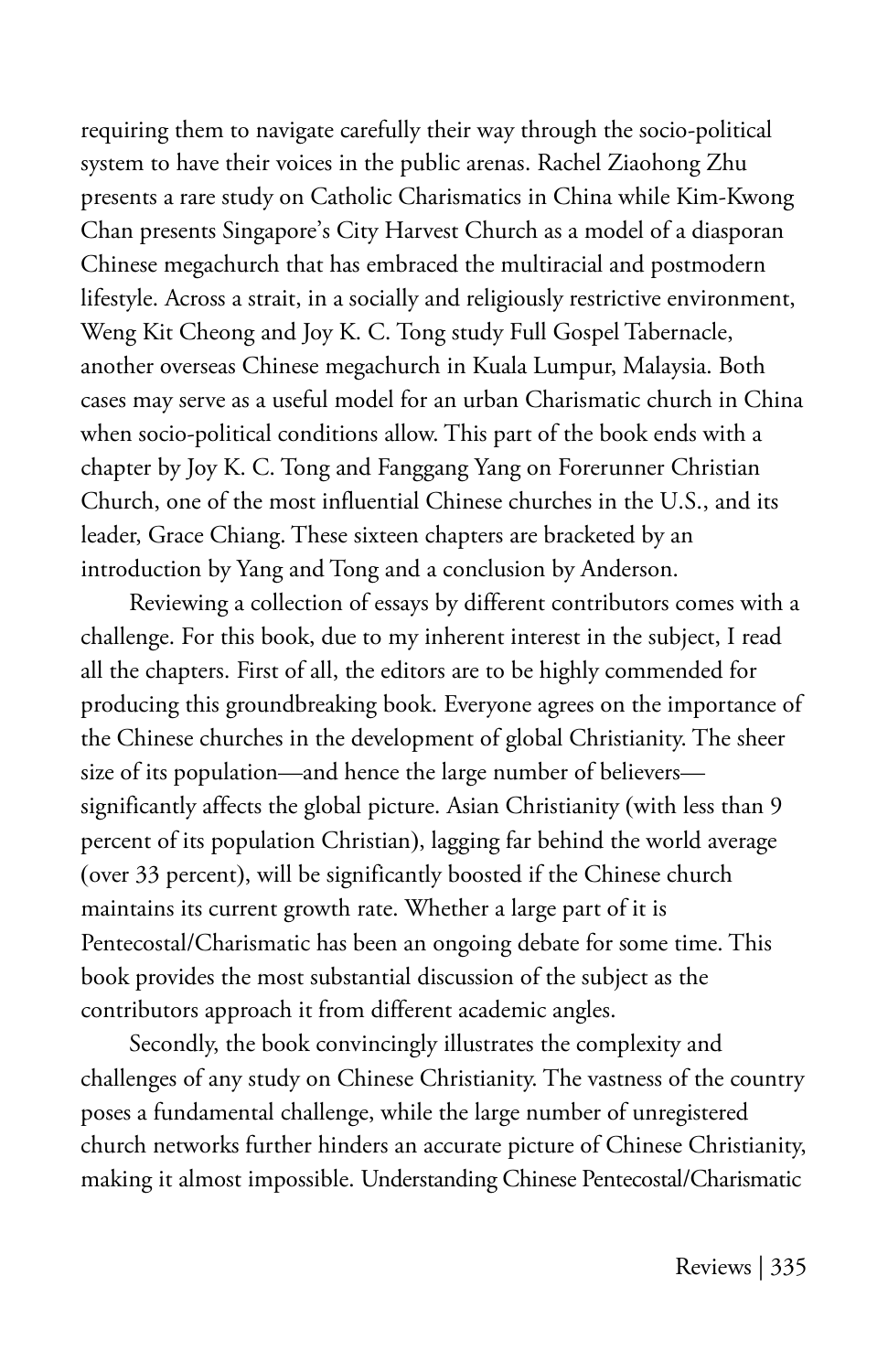Christianity is further complicated by the lack of agreement on the definition of Pentecostalism among scholars. The Introduction helpfully presents these and other challenges. I would also add that the subject matter is a fast-moving target. By the time of publication, some data of the book may have already been dated. For example, the most informative chapter by Su and Anderson provides important updated information on the unregistered or "The Third Generation" churches in large cities (229–34). Since the publication of the book, however, many of them were closed by the new government policy. In the "The Missionary Movement of Chinese Churches" (235–37) section of the same chapter, there is no discussion on the China Mission 2030—the unprecedented mission network among unregistered urban churches and its well-coordinated annual mission conference in 2016–18. The movement began after all the chapters had been written. Since developments in Chinese Christianity are often drastic and swift, the other challenge I would add is the volatility of the situation in which Chinese (especially unregistered) Christians live and witness as the followers of Christ. Therefore, to protect believers, many researchers are unwilling to publish sensitive information. Perhaps for this reason, studies on Chinese Christianity often favor historical inquiries, shying away from contemporary subjects. And this is a valid concern. Until the social situation changes, these challenges will loom large over any published studies on Chinese Christianity. For future researchers who need to tread with caution, the short conclusion by Anderson provides several important "rules of engagement."

While the book will serve as an important resource for any study of the subject, it calls for a continuing exploration of what it means to be Pentecostal/Charismatic believers or communities in China today. This identity in China will challenge the rest of the world to pay close attention to the role of the socio-cultural and political context of each setting in the formation of a local Pentecostal/Charismatic identity. From a missional viewpoint, the study also makes the world church, especially the Pentecostal/Charismatic churches, think hard to explore ways to stand in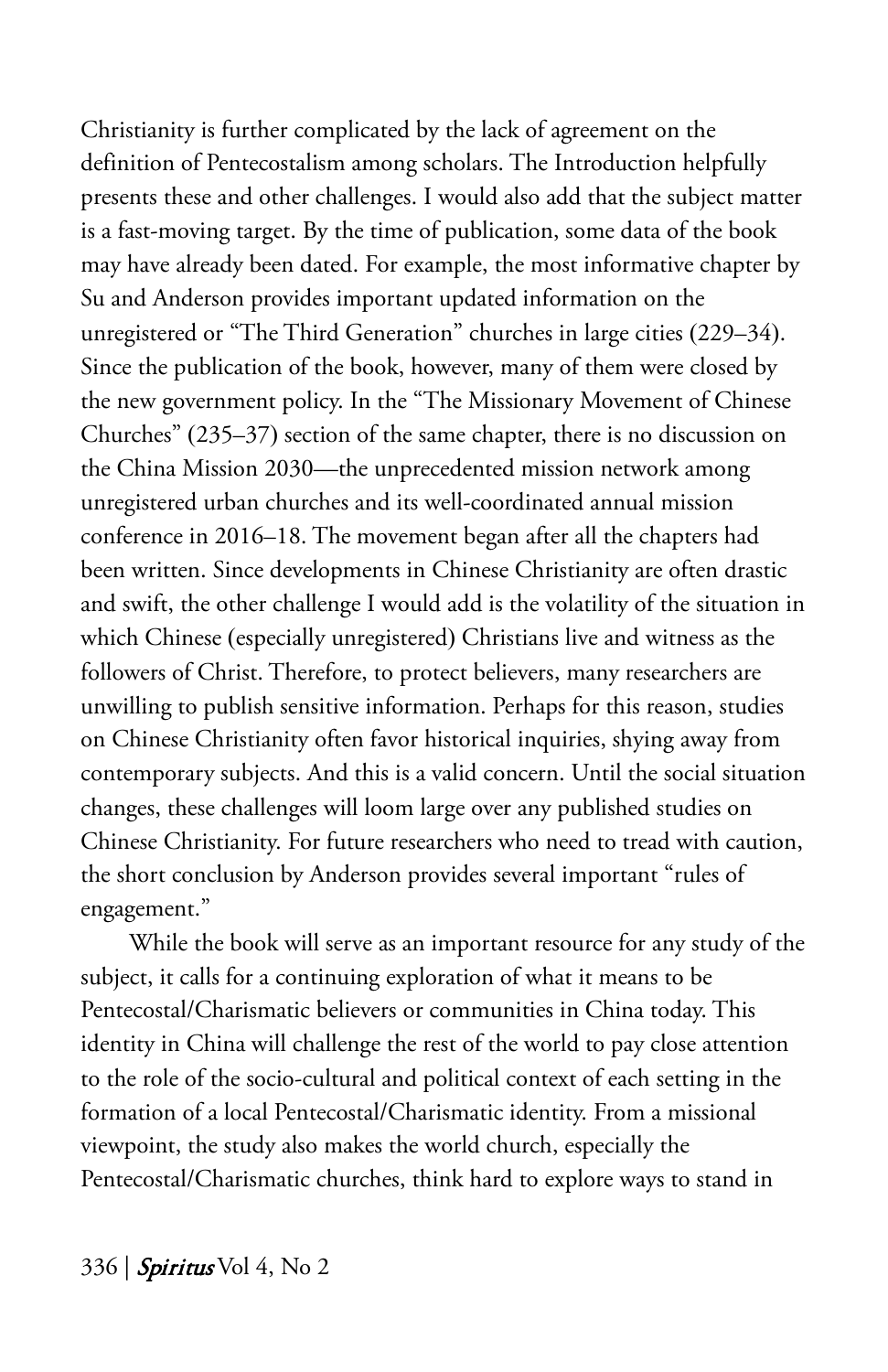solidarity with fellow Christians in inclement or hostile environments. The book, therefore, has a deeper import than perhaps the editors and the publisher may have initially thought.

**Wonsuk Ma** is Dean of the College of Theology and Ministry and Distinguished Professor of Global Christianity at Oral Roberts University, Tulsa, OK, USA.

*God Forgive Us for Being Women: Rhetoric, Theology, and the Pentecostal Tradition.* By Joy E.A. Qualls. Frameworks: Interdisciplinary Studies for Faith and Learning. Eugene OR: Pickwick Publications, 2018. xiv + 225 pp.

Throughout the history of the Pentecostal movement, as women have faithfully served in the ministry of the church, there have been ongoing debate and controversy within the Pentecostal tradition concerning the positions of leadership women should or should not hold. Joy Qualls, Associate Professor and Department Chair of Communication Studies at Biola University, contributes to a series of interdisciplinary studies for faith and learning as she provides a chronological study of rhetorical history exploring inconsistencies of women's roles, opportunities, and positions held in the Assemblies of God and its implication for the Pentecostal tradition and beyond.

In Qualls' study of the oral controversies and rhetoric that are woven into the doctrines of the Assemblies of God, she contends that rhetoric from the founders of the organization "both open a space for women as active participants in ministry" while at the same time create distrust and a "dissonance by the dichotomy of policy and practice" (28). Since Pentecostals have been characterized by orality, she reveals rhetoric that both endorses and discourages women who aspire to fulfill their calling and openly proclaim the gospel.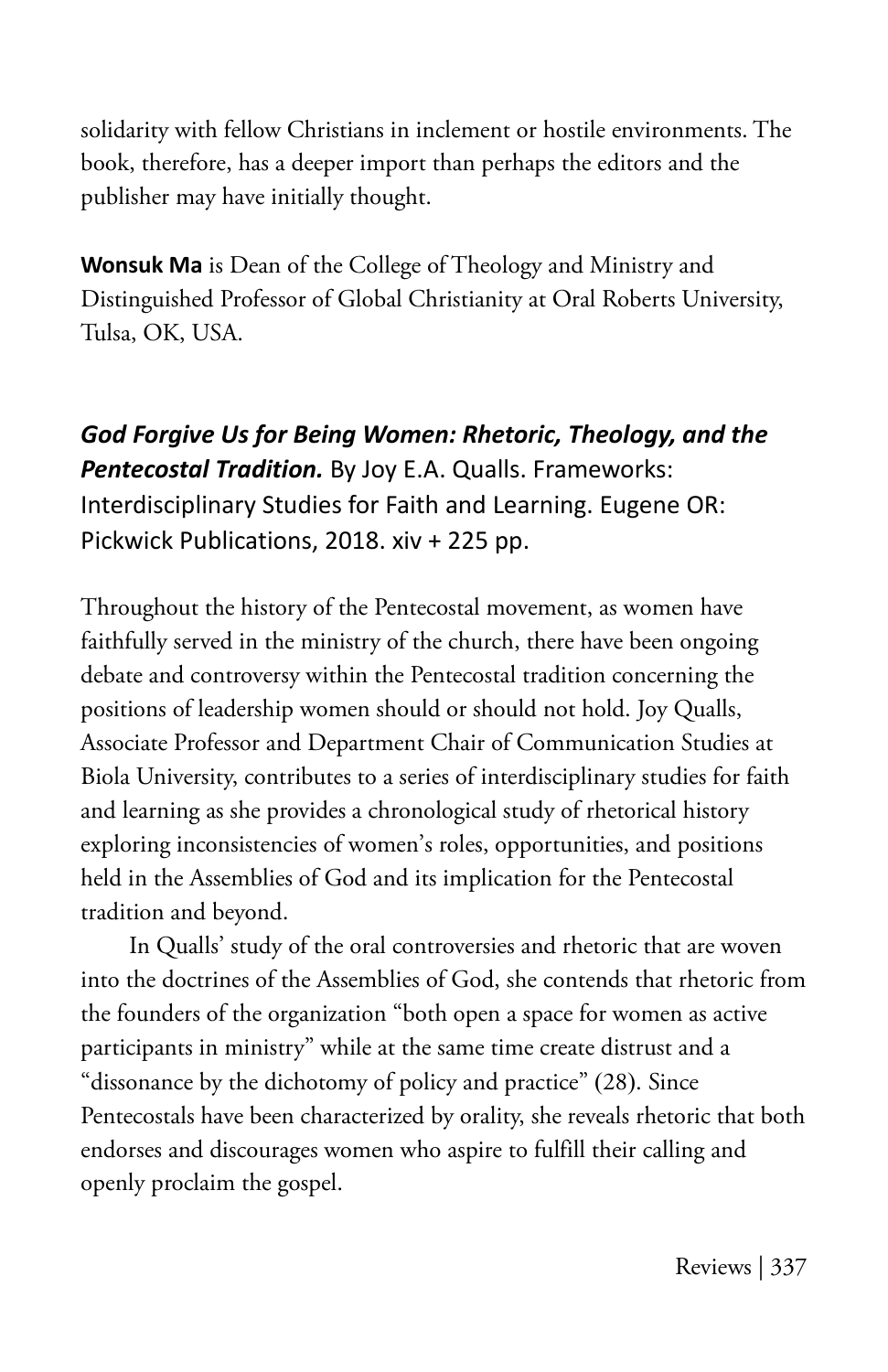In Chapter 1, Qualls thoroughly investigates the rhetorical history of the Pentecostal tradition as a launching pad for her study and subsequent implications. She addresses various challenges and contradictions in women's leadership roles in the Assemblies of God and describes ways the evangelical movement influenced and substantially contributed to the dissonance within the organization. Problems that exist within the organization include "multiple narratives and competing messages" concerning roles of women, the lack of a strong unifying central organization, the evangelical culture that has historically rejected women in leadership roles, and the positions held on social-cultural issues, both secular and religious (31). Qualls contends that "what began as a movement counter to the culture has been absorbed by the culture and the politics of today" (33).

In the second chapter, Qualls presents varying perspectives of the early pioneers and historians in the Pentecostal movement on the "distinct" role of women within history and the impact of their voices around the world. She highlights accounts and narratives of several key women who were actively involved in Pentecostal fellowships and ministry as well as those who established churches prior to the Azusa Street Revival and advocated for unique rhetorical opportunities (41). Qualls contends that the contributions of these women led to and had "significant influence on the formation and development of the Assemblies of God" (35).

In Chapter 3, Qualls more specifically focuses on the conflicting rhetoric of women's roles within the Assemblies of God pertaining to their "institutional authority and cultural authority" (94). She identifies many of the women who were actively involved in ministry during its formative years as well as the influencing male voices that set the tone for contradiction in practice that limited women's roles and opportunities. Qualls evaluates historical documents and discourses describing the formative era of the Assemblies of God, arguing that in its initial formation, rhetorical conflicts of doctrine (The Sixteen Fundamental Truths) and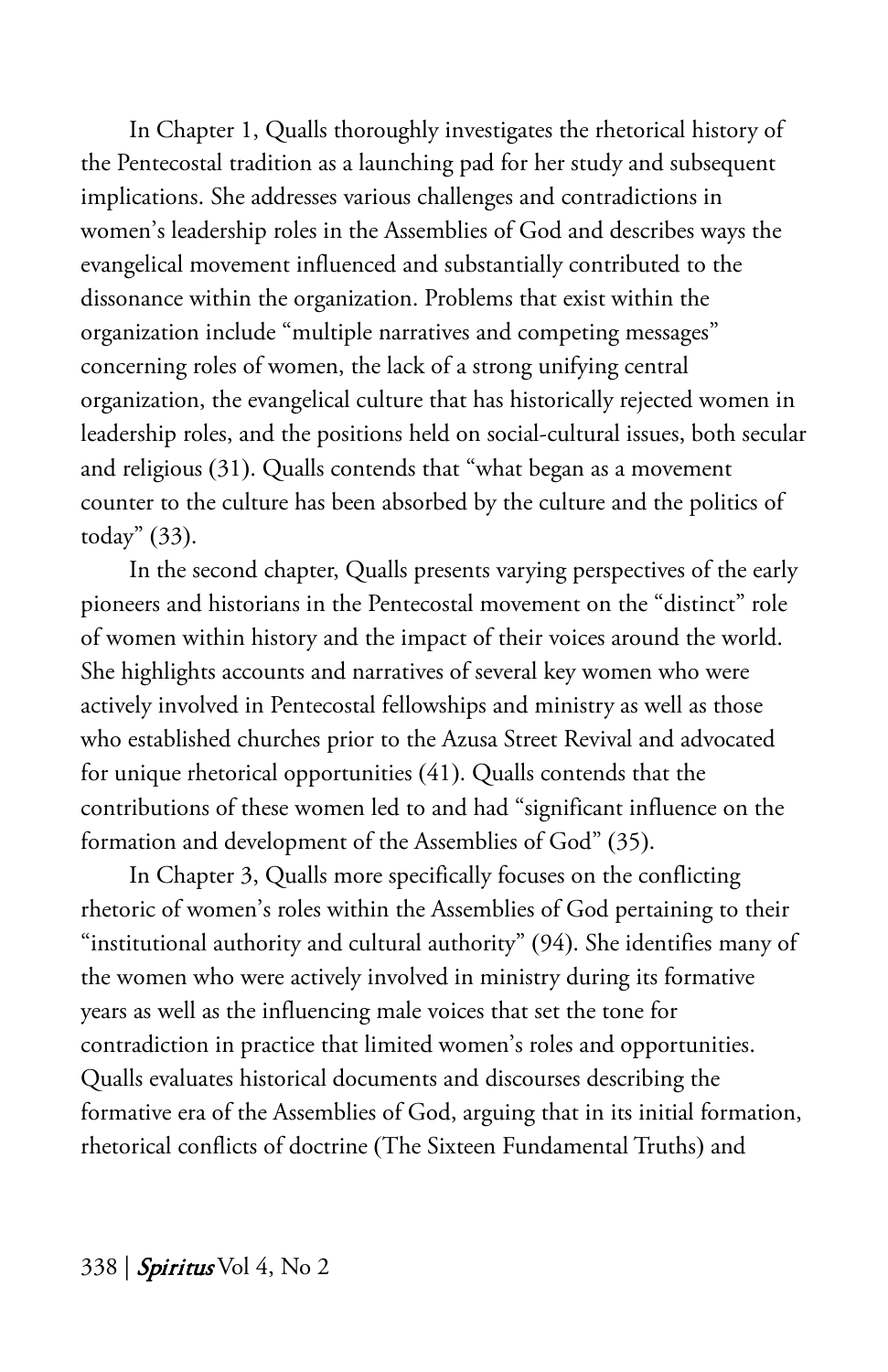practice of women's roles in ministry occurred from its inception and continue today.

In the fourth chapter, Qualls discusses the next developmental season of the Assemblies of God as being a period of "growth and influence" (1927–1990s), but notes how over time it "lost sight of its unique cultural and religious identity"(36). As the fellowship grew and became more institutionalized, shifts in ideology influenced its unique foundational approach to theology. As a result of the distinct call for greater male participation and leadership (123) and a shift from a "prophetic position to a priestly function," women lost the prominent ministerial role they had enjoyed during the early years. Leading male voices interpreted Scripture as encouraging the limitation and suppression of women's roles and the elevation of men's. In their view, women's intellect was not only subservient to that of men, but equivalent to that of children (122).

Qualls further describes how the Assemblies of God responded to shifts in the broader American culture including feminism and stronger roles and autonomy for women in the workplace and the marketplace. The reactionary stance of the Assemblies' male leadership, which chose to remain conservative, caused further dissonance for women who desired to serve in the church, even though they persisted in creating opportunities to serve (125). Some sociological and theological scholars argue that the Assemblies of God "sacrificed its moment in time to be a catalyst for the changing role of women in the church and in American culture" (36).

In Chapter 5, Qualls examines "the relationship of the Assemblies of God to the broader evangelical community" (37). The organization gained greater influence, becoming a dominant fixture in the evangelical community, particularly the National Association of Evangelicals. Due to the historical influence and precedence established by women in the Pentecostal movement, Qualls explains ways the Assemblies of God could have more intentionally used their position of influence to help liberate and advance women to serve in ministry. Instead, they aligned with the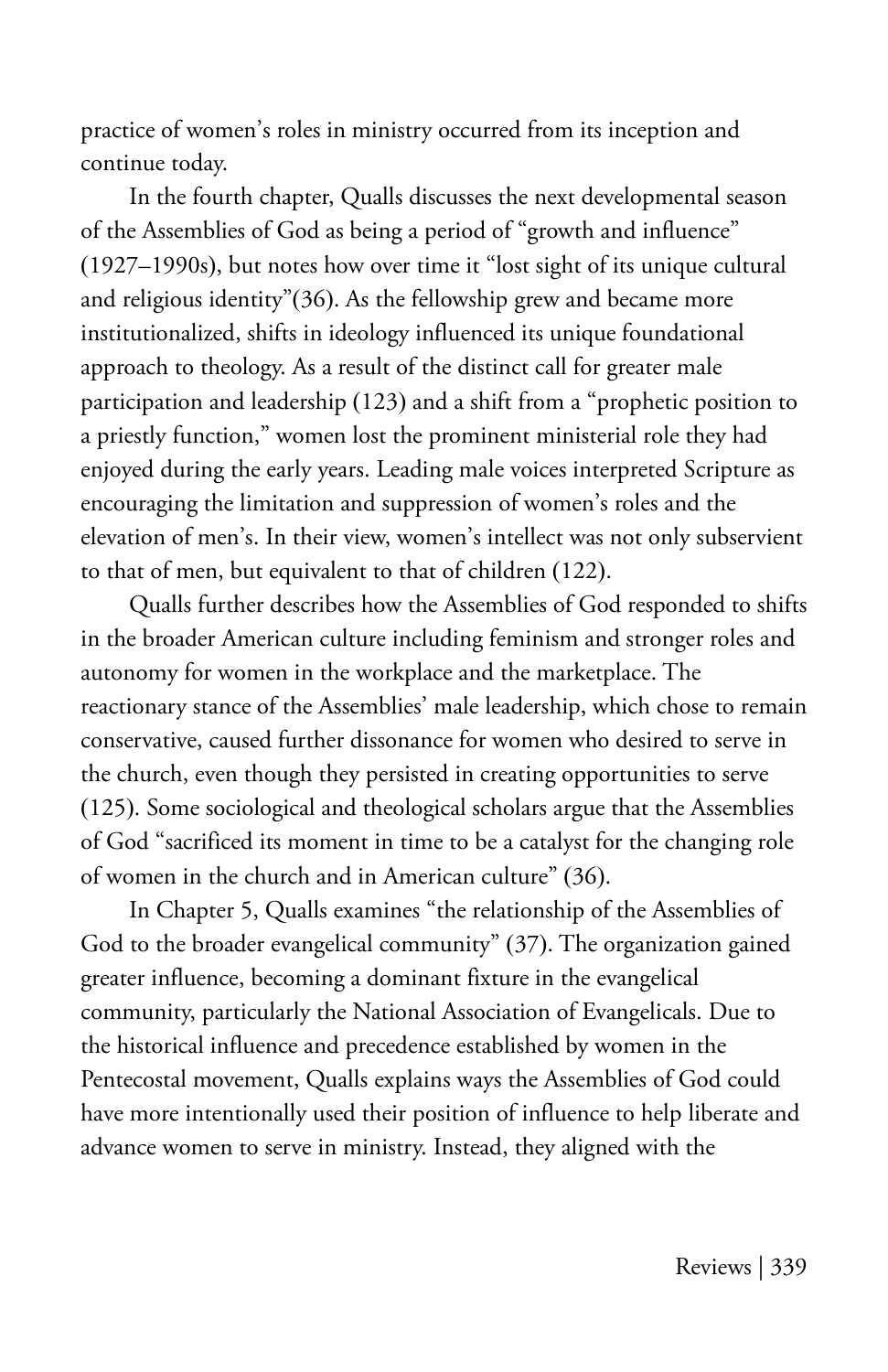evangelical community by embracing a conservative political position that diminished the impact of their role in the broader culture (166).

In Chapter 6, Qualls explores the recent history of the Assemblies of God and the twenty-first century as they held a position of prominence in the Pentecostal movement worldwide. This era included scandals involving well-known ministers and other hardships within the organization that were handled in a dysfunctional manner, especially where women leaders were concerned. However, eventual changes in the denominational leadership transpired that signified a transition in rhetorical practice regarding the role of women in ministry with implications that fostered a cultural shift within the Assemblies of God. Male pastors were being encouraged to encourage openly women in ministry and allow them to preach, teach, exhort, and use their abilities to benefit the church (186).

In the seventh chapter, Qualls summarizes the purpose of her study, the contributions it makes to the rhetorical theory, and its implications for future study. She contends that the renewed focus on women in the Assemblies of God has created an opportunity for a new rhetoric, opening more open doors, and opportunities and "a renewed sense of calling and purpose" throughout the Pentecostal movement (38).

In an era when more women are speaking out and voicing their past and current experiences of discrimination, marginalization, and harassment, Qualls exposes controversies and discrepancies caused by historical rhetoric that continue to sideline and limit opportunities for women in ministry. Although her intention was not to contribute to feminist theory, Qualls does contribute to the study of gender and rhetoric. I highly recommend this book for its stated purpose as it explores the impact of tensions generated in the rhetoric of opportunity and constraint faced by women seeking positions of ministry in the Pentecostal movement (203). Hopefully, those currently holding positions of leadership, both men and women, will better understand how the rhetoric of Pentecostal tradition has impeded the progress of women in fulfilling their calling and using their voices of influence to promote the greater cause of spreading the gospel beyond the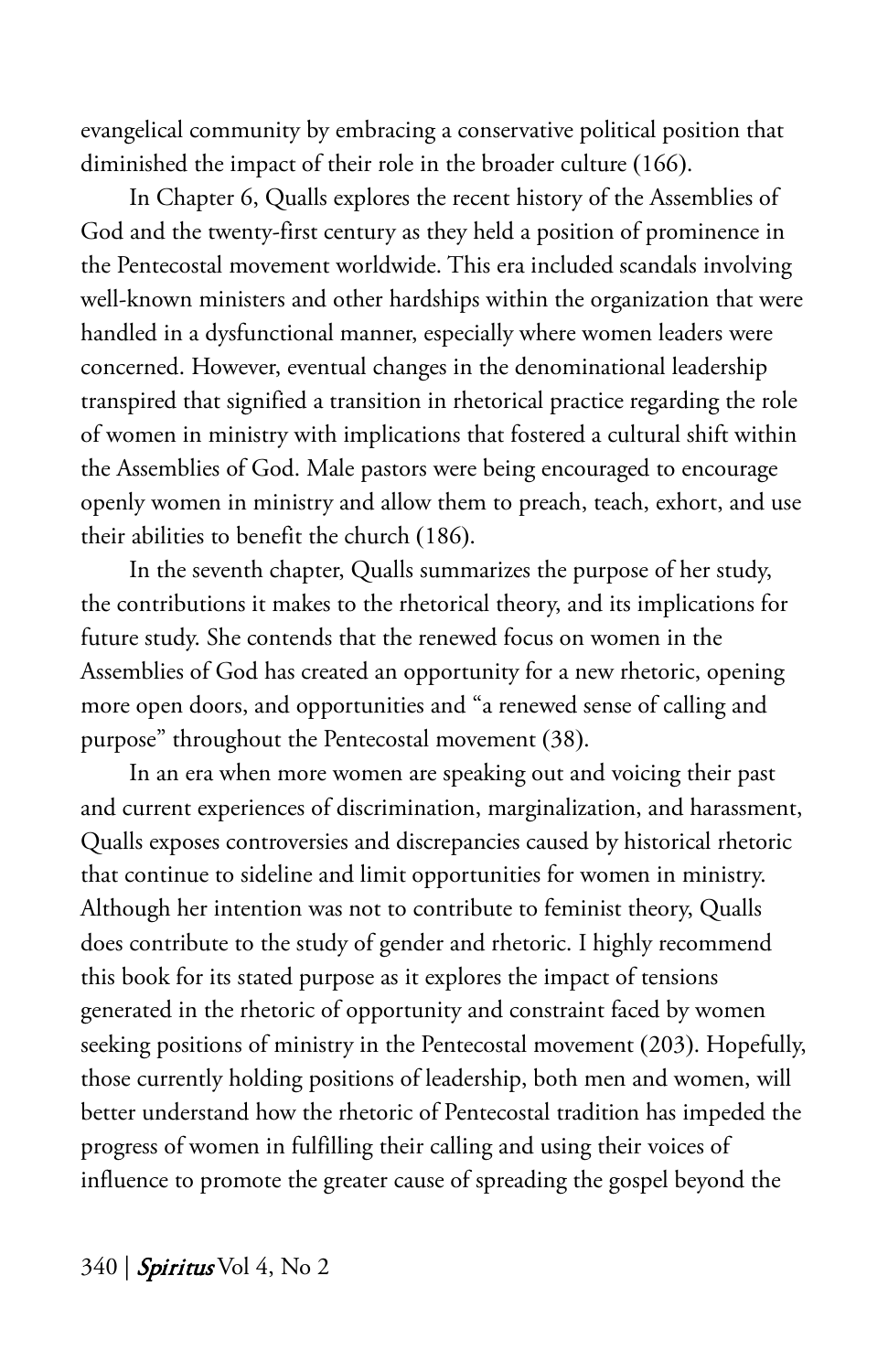discrepancies and controversies of gender-related positional restraints. This work is applicable to religious organizations beyond the Pentecostal tradition and reflects the larger societal problems and institutional barriers that impact women in leadership.

Throughout the book, Qualls thoroughly dissects the rhetorical controversies of Pentecostal women in ministry leadership as they continue to struggle to define, promote understanding, and find acceptance for their role as women pursuing a ministerial calling.

**Sandra K. Richardson** is Professor of Professional Counseling and Director of Assessment of the Graduate School of Theology and Ministry at Oral Roberts University, Tulsa, OK, USA.

*The Miracle Lady: Kathryn Kuhlman and the Transformation of Charismatic Christianity.* By Amy Collier Artman. Foreword by Kate Bowler. Library of Religious Biography. Grand Rapids: Eerdmans, 2019. xii + 242 pp.

Religious movements in America seem always to have brought with them sharp reactions from other social and cultural venues. The Charismatic Movement of the 1960s through the 1980s typically incited vehement criticism from traditional Christian churches and leaders, who claimed that the movement engendered riotous emotional outbursts of fanaticism but little else. These critics believed that such religious activities created no real spiritual benefits, but rather were harmful to Christian life.

Amy Artman attempts to portray Kathryn Kuhlman as the primary force that reconfigured the Charismatic Movement into a socially acceptable Christian practice. Artman describes Kuhlman's personal and professional journey equally as an evangelist with large meetings (like the Billy Graham model), as a television show host (like Oral Roberts), and as a selfpromoting celebrity (like Jerry Falwell and Jim Bakker). These means of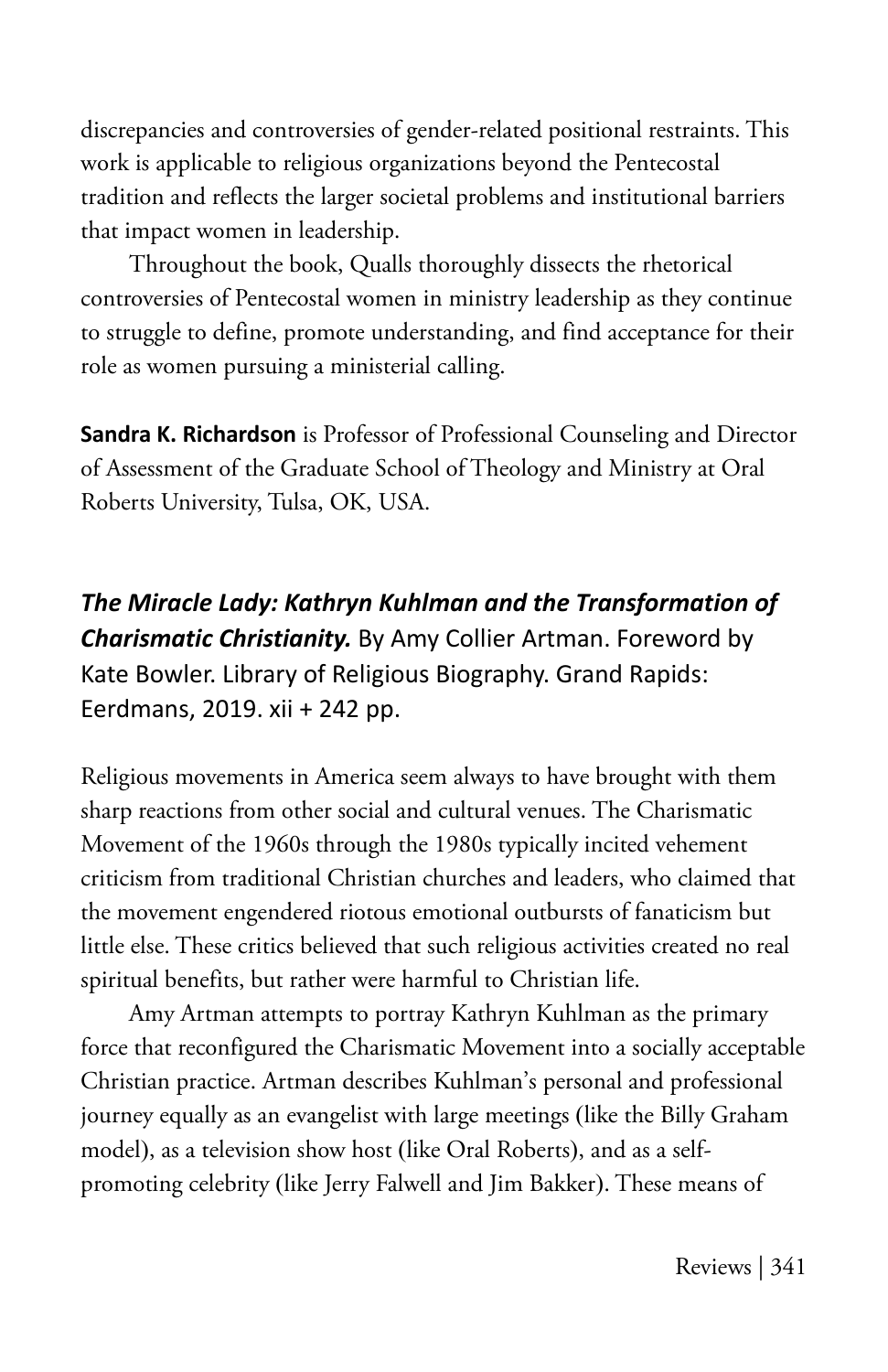ministry promotion fit perfectly in the post-World War II American culture and brought attention to a broad spectrum of ministry approaches developing at the time. During that period of increasing awareness, Kathryn Kuhlman as a woman evangelist proved to be more interesting and recognizable than her predecessor Aimee Semple McPherson, the previous generation's independent female spiritual leader. Though Artman presents a sympathetic and generally factual view of Kathryn Kuhlman's difficult and unusual life and ministry, she is not above making occasional critical observations.

Artman portrays Kuhlman as taking a different approach to healing ministry than had been the norm to that point as well as carefully promoting selected elements of the narrative of her origin and early ministry while downplaying and avoiding others.

Kuhlman seemed to imply . . . that her healing ministry began as she rejected the practices [of other healing ministers] she deemed offensive and as God revealed to her a better way. Perhaps she truly was inspired to craft an alternative approach to divine healing. In all other versions of the beginning of miracles, however, everything began with a surprise announcement at a Tabernacle service in Franklin. . . . After recapping her years in Concordia and Idaho, skipping the years in the West and leapfrogging over her marriage and divorce, Kuhlman laid out the story as she would tell it throughout her life. Her account of her development of an awareness of the healing power of God rested on her devoted study of the Bible and a progressive revelation from God. Typically, she did not credit any early training and influences (48–49).

None of the author's evaluations appear to denigrate Kuhlman's theology or Charismatic miracle claims. She notes that Kuhlman consistently refused to take credit for the supernatural works of God, always claiming that she "had nothing to do with" any miracles. Kuhlman also "maintained throughout her career that she had no control over the healing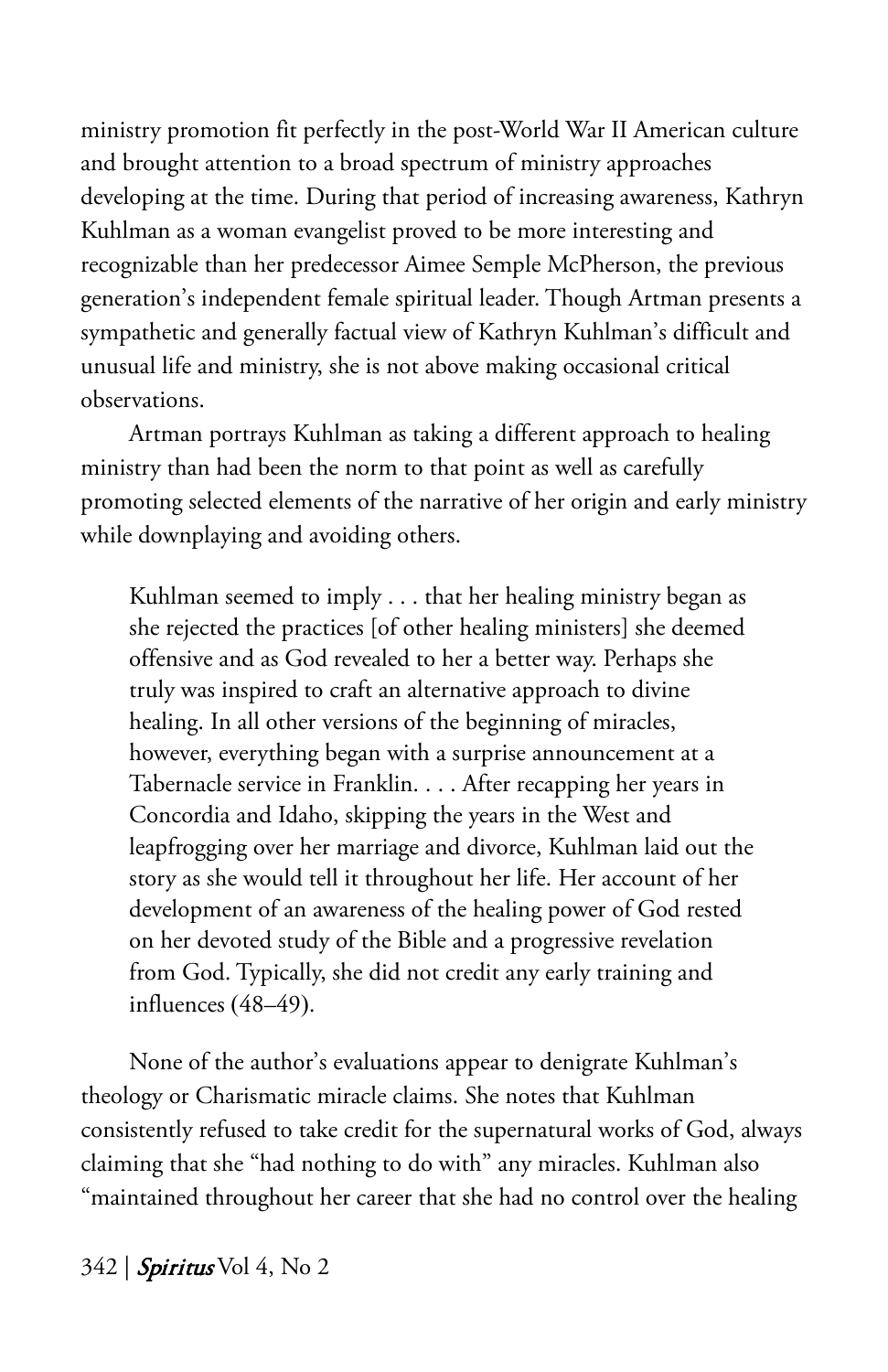taking place in her ministry . . . 'What is always so thrilling is to see God at work. I have nothing to do with it" (151, 155).

Artman's theme is that Kuhlman refined the image of Pentecostal/Charismatic Christianity. Her dynamic personality, frank responses to questions, and highly successful appearances on secular television seemed to make critics drop their apprehensions about miraculous Christianity. In evaluating the effect of Kuhlman's television program, *I Believe in Miracles*, Artman offers the story of Colonel Tom Lewis as an example of "the testimonies of a variety of culturally elite guests . . . [that] contributed to the gentrification of charismatic Christianity" (138, 143). As he related on the show, Lewis' original intention was only to investigate reports of the miraculous, and at first had felt like an outsider uncomfortable and awkward— but soon was "drawn into the charismatic experience." By watching guests like Lewis, viewers "saw a refined image of charismatic Christianity that was appealing" (137).

In the earliest stages of her television ministry, Kuhlman featured not the elite but the average American. She broadcast "images of average people speaking freely about divine and spiritual healing into hundreds of homes in the Pittsburgh (PA) area. This witness on the most public of technologies (television) began the dissemination of a gentrified form of charismatic Christianity into the homes, lives, and minds of people previously unexposed" (63). As time went on, Kuhlman "interviewed a wide assortment of guests" including an Apollo 15 astronaut, politicians, and professional football players (143). Artman concludes that "the presence of so many respected, professional people on Kuhlman's show during its tenyear run testified to the growing cultural acceptance of charismatic Christianity in America" (144).

Kuhlman's difficult childhood and chaotic early personal life are faithfully recorded by Artman without condemnation. Artman also outlines a short history of American Pentecostalism, briefly analyzing the ministries of such famous Pentecostal ministers as William Branham, Charles Price, Aimee Semple McPherson, and Smith Wigglesworth. As the history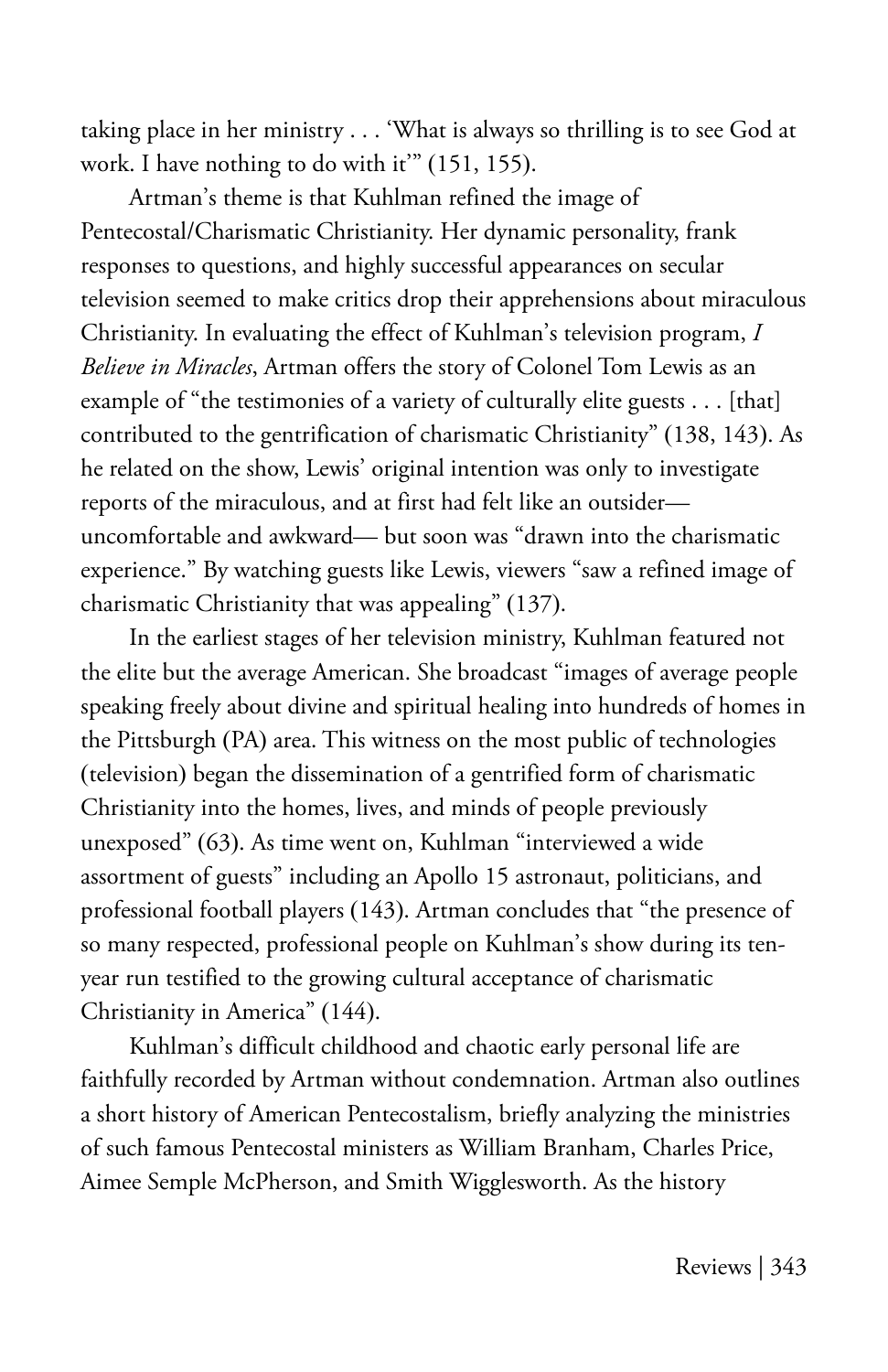continues, Artman also identifies the "leading lights" of the Charismatic Movement of the 1960s and 1970s including Oral Roberts, Rex Humbard, Pat Robertson, A. A. Allen, Ralph Wilkerson, Chuck Smith, and Norman Vincent Peale. Artman observes that Kuhlman's ministry was found to appeal also to Roman Catholic believers and leaders, such as Bishop Fulton Sheen. In 1971, Dr. J. Massyngberde Ford of Notre Dame University was on Kuhlman's show. According to Artman, "Ford's presence on the show . . . was notable not just for her status as an academic but also for her Roman Catholicism. Featuring Catholics on [I Believe in] Miracles contributed to changing the popular conception of charismatic Christianity by locating adherents outside of conservative, rural, southern, Protestant circles" (139).

Much of Artman's narrative describes specific details of events and personal interactions of Kuhlman with celebrities, supporters, and critics. Oral Roberts was Kuhlman's personal friend, who receives praise rather than any rebuke from Artman for his support for Kuhlman. She portrays some other supporters, such as Tink Wilkerson, a businessman in Tulsa, Oklahoma, as antagonists in sheep's clothing rather than truly helpful friends. Artman exhibits neither blame nor praise Kuhlman's later life and the events and people surrounding her death and legacy include various social and personal issues, leaving analysis to the reader.

Overall Artman has written an interesting biography of one of the most effective evangelists in all Christian history. She can be credited with successfully demonstrating her thematic intention, that Kathryn Kuhlman was a major force in transforming Charismatic Christianity from merely another phase of a much-maligned element in an extreme brand of Christianity to a "gentrified" acceptable aspect of historical, evangelistic, experiential spirituality in modern American life.

**Samuel Thorpe** is Professor of Philosophy and Chair of the Undergraduate College of Theology and Ministry, Oral Roberts University, Tulsa, OK, USA.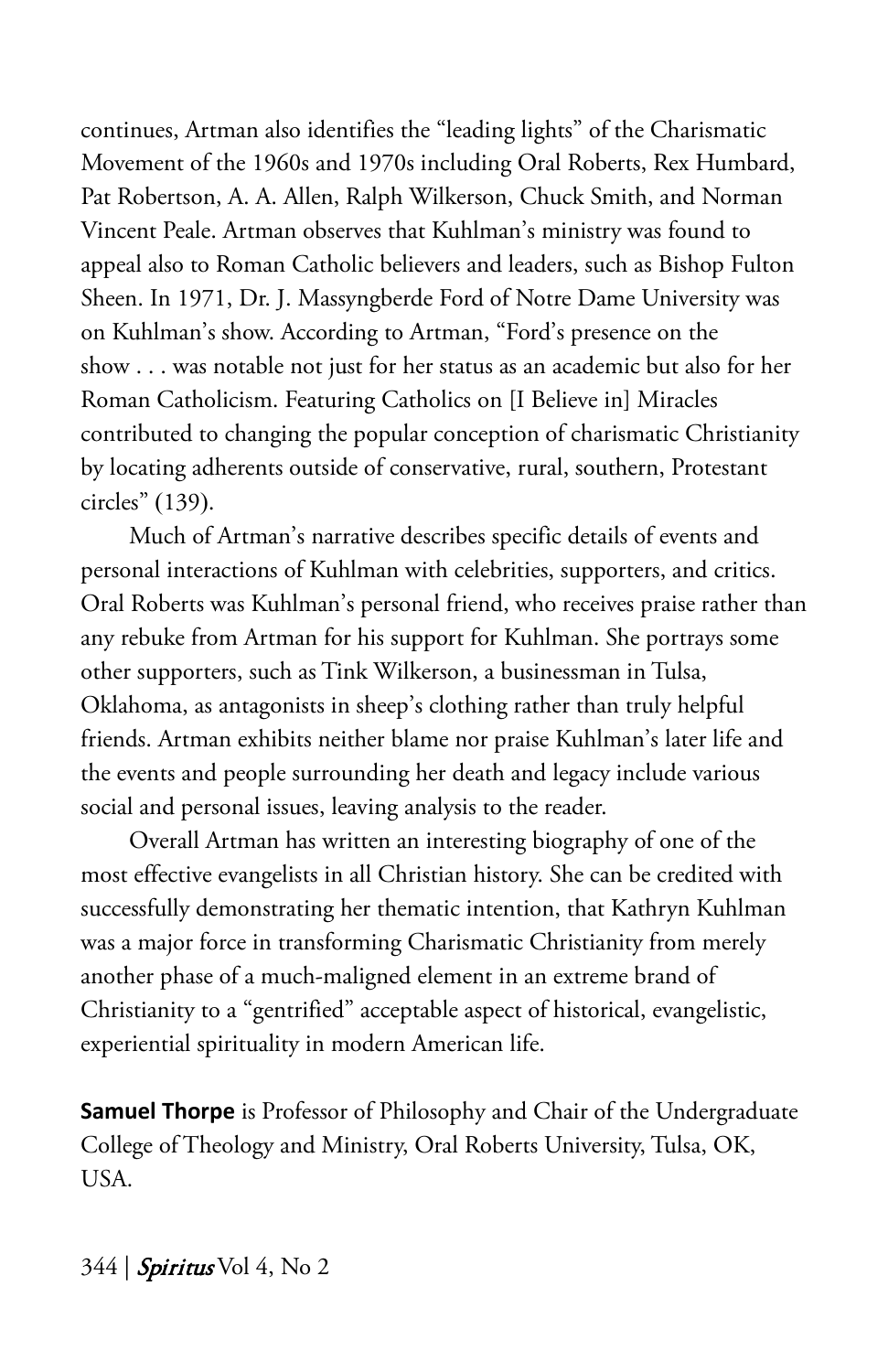*For the Life of the World: Theology That Makes a Difference***.** By Miroslav Volf and Matthew Croasmun. Grand Rapids, MI: Brazos Press, 2019. viii + 196 pp.

Volf and Croasmun write *For the Life of the World: Theology That Makes a Difference* to spur their target audience—Christian, Jesus-following theologians—toward the pursuit of a living theology that discerns, articulates, and "commends visions of *flourishing life* in light of God's selfrevelation in Jesus Christ" (11). While they target many of their remarks at professionally trained theologians, such as those graduating from seminaries and universities, they make the point that, ultimately, all followers of Jesus are called in some way to engage in healthy, robust, vibrant theology that fosters a flourishing life and culture.

The authors define a flourishing life as one focused on striving for the "good life" (13), a life for which all humans were essentially created, but not necessarily rightly pursuing. The thoughtful and evocative challenge the authors offer to professional theologians is to lead the way in the pursuit of the good and flourishing life by way of establishing a "tripartite structure," the pillars of which are: (1) lives that are well led, (2) lives that go well, and (3) lives that feel good.

A major impediment to theologians arriving at a place where they might pursue environments that perpetuate this tripartite and flourishing structure are institutions of higher learning: places that are subject to the standards of evaluation accepted by professional guilds and accrediting organizations. A case is made that it is simply too expensive to get degrees and find positions in theological fields where graduates might earn a salary sufficient to support themselves and pay for their degrees. Because of this, many potential theologians are avoiding seminaries and other theologically oriented schools to pursue other endeavors. Therefore, Volf and Croasmun issue a challenge to institutions to re-structure their curriculum to be more focused on preparing graduates to engage the environments wherein they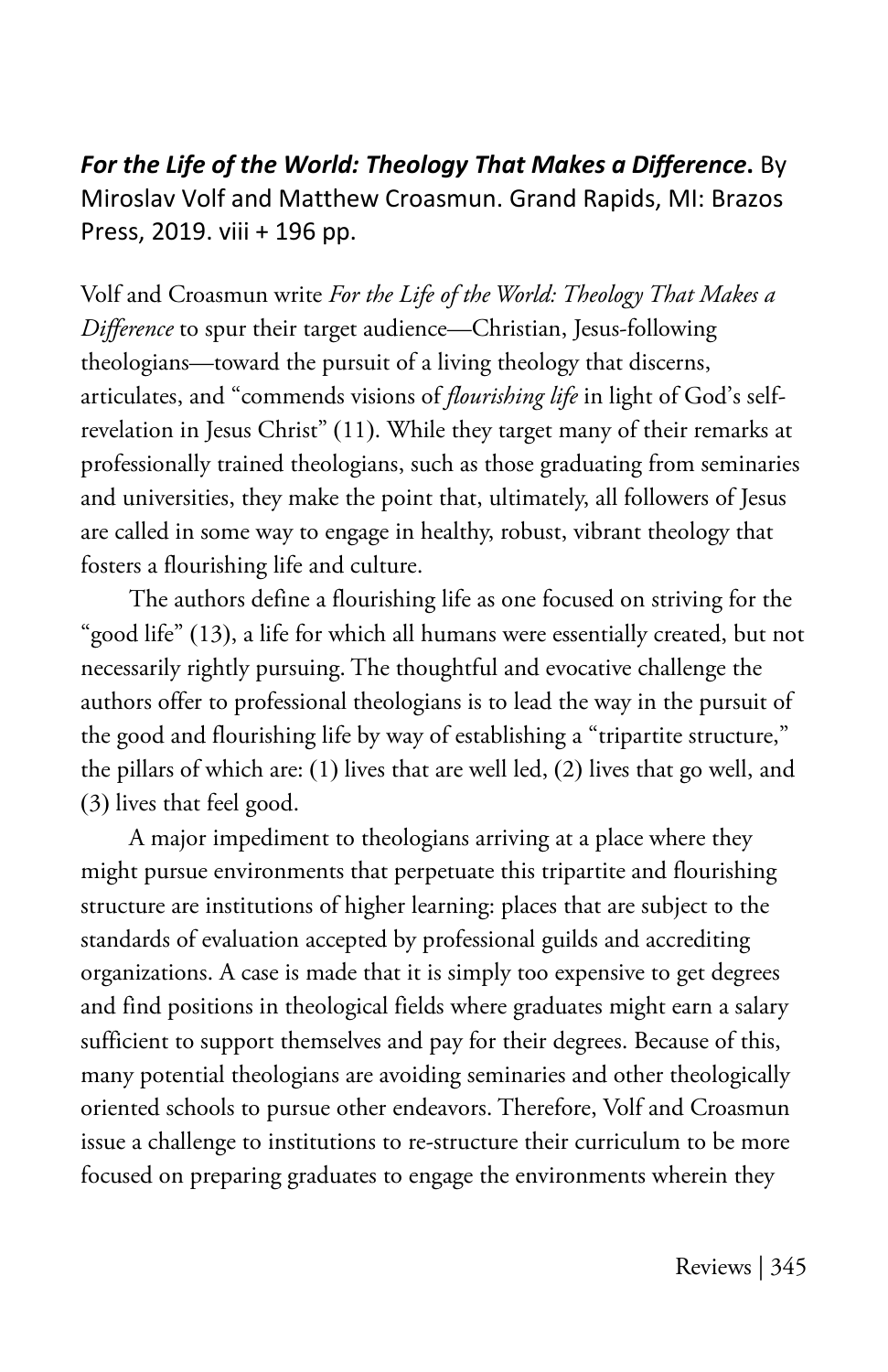are called, thereby stimulating the churches, families, and communities that comprise them to engage in flourishing lives. The authors ask:

Why does the world need multi-million dollar theological heads working for ninety-three thousand dollars a year? Why aren't the ten long years of postgraduate study of academic theology followed by thirty working years just a massive waste of time and money? Why should we employ and pay academic theologians even pay them poorly (as we increasingly do) (57–58)?

The authors give a four-fold affirmative response to these questions that particularly focuses on those who teach theology in academic institutions, the individuals who attend those institutions, and those directly impacted by them. First is the necessity of and prescription for a "renewal of theology" (61). Theology that promotes flourishing must focus on God coming to indwell the world to bring freedom from guilt and to inspire love for God and love of neighbor. The authors propose that this be done through the pursuit of "a biblically rooted, patristically guided, ecclesially located and publicly engaged theology done in critical conversation with the sciences and the various disciplines of the humanities at the center of which is the question of the flourishing life" (82).

Second in the authors' four-fold response is the "challenge of universality" (85). By universality the authors mean that the entire world and every person in it must be seen as the home of God. This is accomplished by adhering to six foundational principles: (1) trinitarian monotheism, (2) God's unconditional love, (3) reverence for Jesus as the Light of the World, (4) a distinction between God's rule and human rule, (5) the moral equality of all human beings, and (6) "freedom of religion and areligion [sic]."

Third is the call for theologians to live lives in which there is an "affinity between life and thought" (120). That is to say, there must be a congruity between their thoughts, words, and actions. When this happens, their words and their actions will garner a weight wherein the effects bring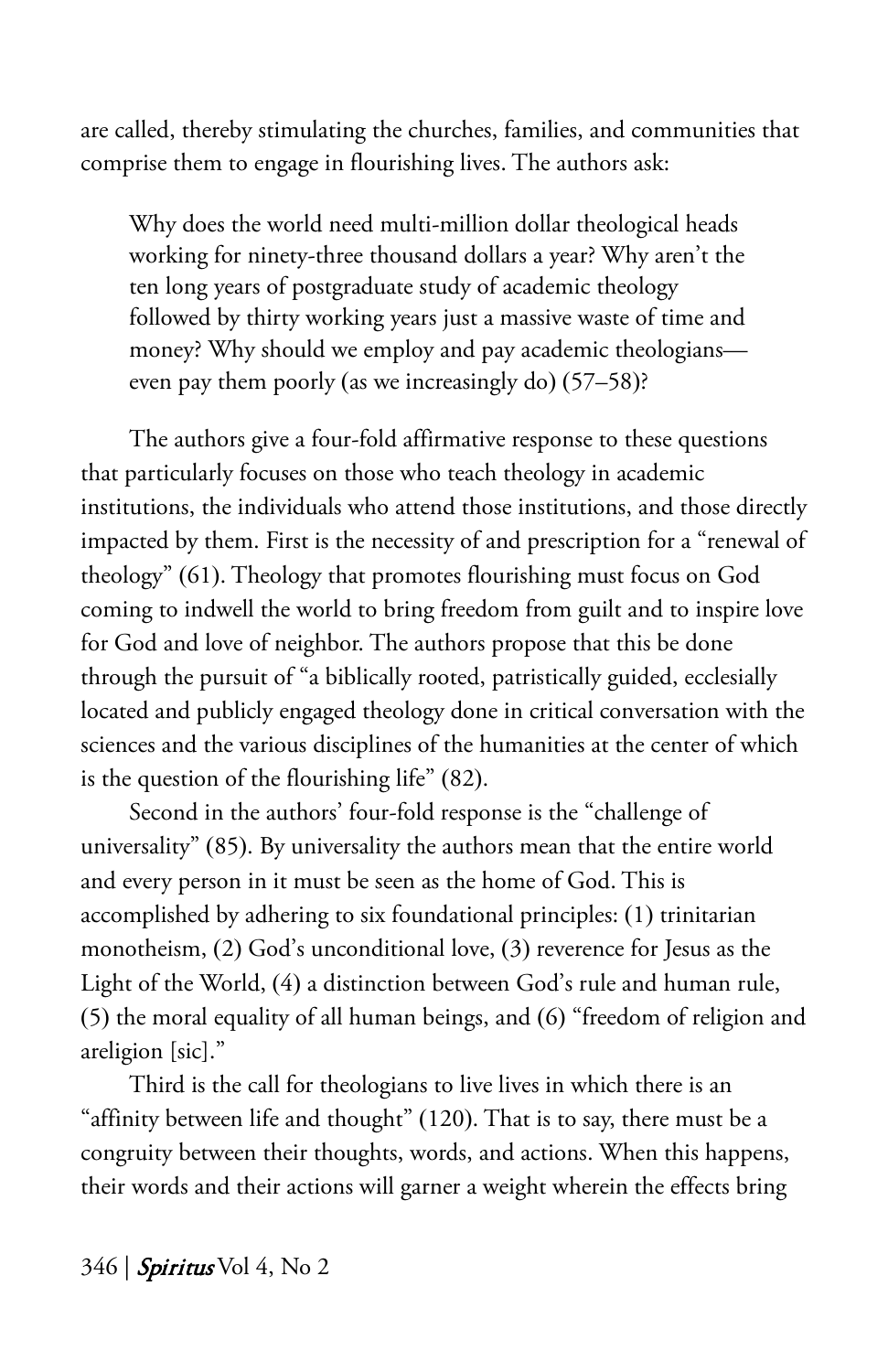the desired flourishing ethos to all aspects of culture. The authors call for theologians to have an intellectual disposition characterized by (1) a love of knowledge of God and the world, (2) a love of dialogue partners, (3) courage, (4) gratitude and humility, (5) firmness and gentleness, and (6) faithfulness.

Fourth, for theologians to help establish a good and flourishing culture, a realistic vision of what that culture might look like must be established, not merely in a conceptual framework, but in reality. The authors aptly state that "flourishing requires the transformative presence of the true life in the midst of the false, which requires the true world come to be in the midst of the false world" (150). By false, they mean the fallen world, the one that works against the flourishing life. Yes, they hold that the flourishing life is a possibility even in the midst of the falsity of human fallenness.

It may be disturbing to some that postmodern/deconstructionist/Nietzschean philosopher Michel Foucault is used to support the authors' positions in several instances. If this were an olive branch offered to millennials or more liberal readers, it seems that there are plenty of other out-of-the-box thinkers to whom they could have referred.

Ultimately, the book *For the Life of the World: Theology That Makes a Difference* presents a concise, workable, and palatable challenge to implement practically eternal theological concepts. It is biblically based and both theologically and philosophically challenging. If the goal of the authors was to spur their target audience toward the pursuit of a living theology that discerns, articulates, and commends visions of flourishing life in light of God's self-revelation in Jesus Christ, they have accomplished their task.

**Jeffrey Voth** is Associate Professor of Practical Ministry in the College of Theology and Ministry at Oral Roberts University, and lead pastor at Church 3434 in Tulsa, OK, USA.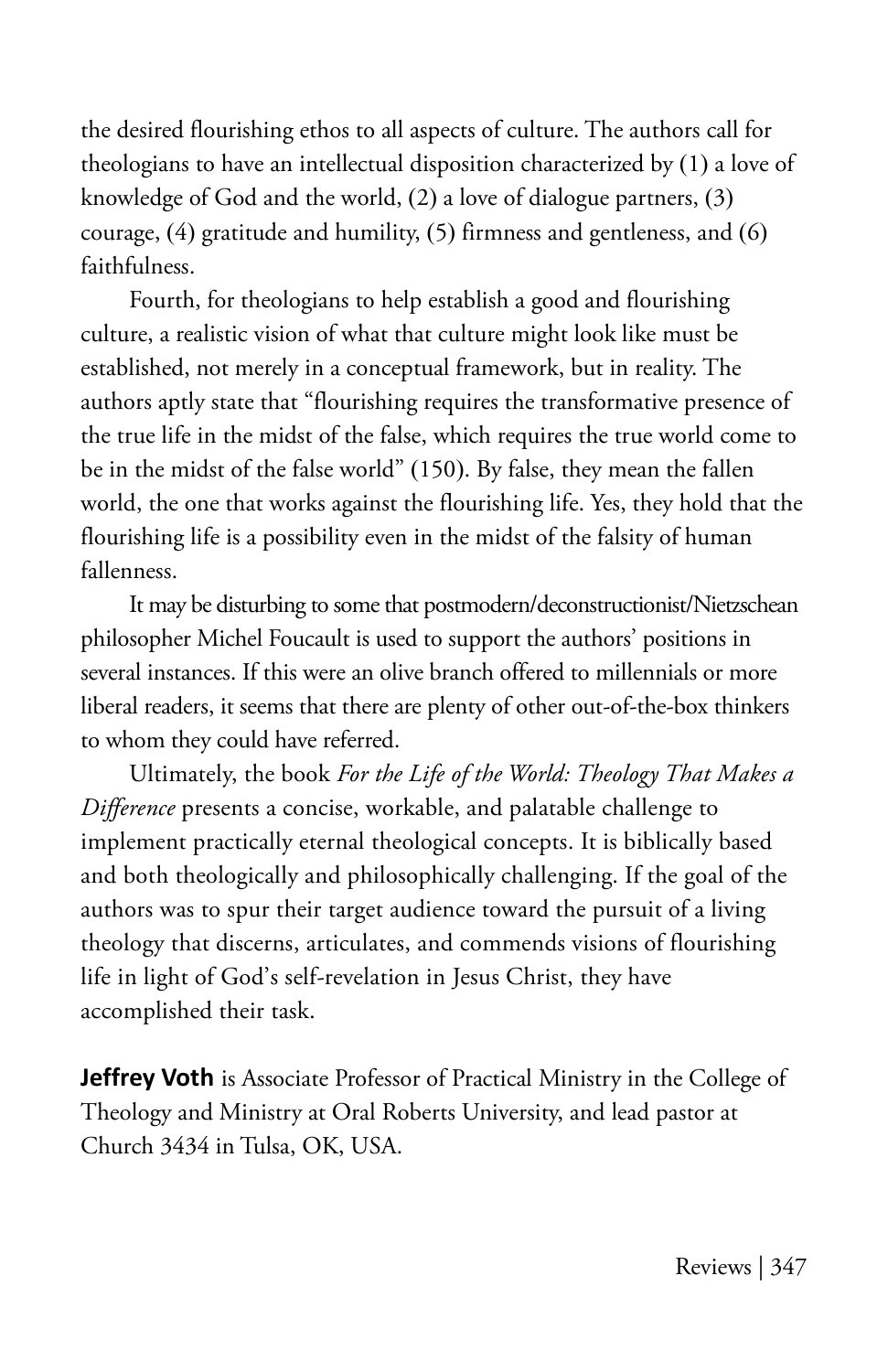*"The Spirit Helps Our Weakness": Rom 8,26A in Light of Paul's Missiological Purpose for Writing the Letter to the Romans*. By Thomas A. Vollmer. Biblical Tools and Studies 36. Bristol, CT: Peeters, 2018. xviii + 319 pp.

Thomas A. Vollmer's revised doctoral thesis, *"The Spirit Helps Our Weakness": Rom 8,26A in Light of Paul's Missiological Purpose for Writing the Letter to the Romans*, addresses the nature of "weakness," the purpose of prayer, and the role that the Spirit plays in Pauline thought within the title verse. Employing a framework based upon Udo Schnelle's criteria for historiography, Vollmer determines the implications of the phrase, "the Spirit helps our weakness" (*to pneuma synantilambanetai tē asthenia hēmōn*), within the Roman historical context and within Paul's own matrix of Jewish background and Christian identity. As such, he seeks an interpretation that fits within the broader context of the entire epistle and as understood as part of Paul's mission to spread the gospel message to see that the gospel impacts the lives of God's people.

In chapter one, having explained that the points of comparison and contrast between Rom 8:26 and 27 require analysis of the verses together, Vollmer covers the history of interpretation of this passage organized by theme, along with consideration of the strengths and weaknesses of each. While these frameworks lend insights to the meaning of Paul's texts, Vollmer desires to see a stronger link relating these two verses on the Spirit's work to the entire Roman epistle and its overall purpose.

The overall purpose of Paul's letter to the Romans is the subject of the second chapter. Vollmer concludes that various proposed strategies and motivations can account for some of the letter, but not the whole. Vollmer proposes that Romans be primarily understood in terms of Paul's mission. By this, he means that Paul desired to convince the Roman church that his gospel was the correct one and held the expectation that they form a community of faith, follow a new way of life, and communicate the gospel to others. This purpose, though not necessarily Paul's only rationale, incorporates insights from several of the aforementioned motivations for

348 | **Spiritus** Vol 4, No 2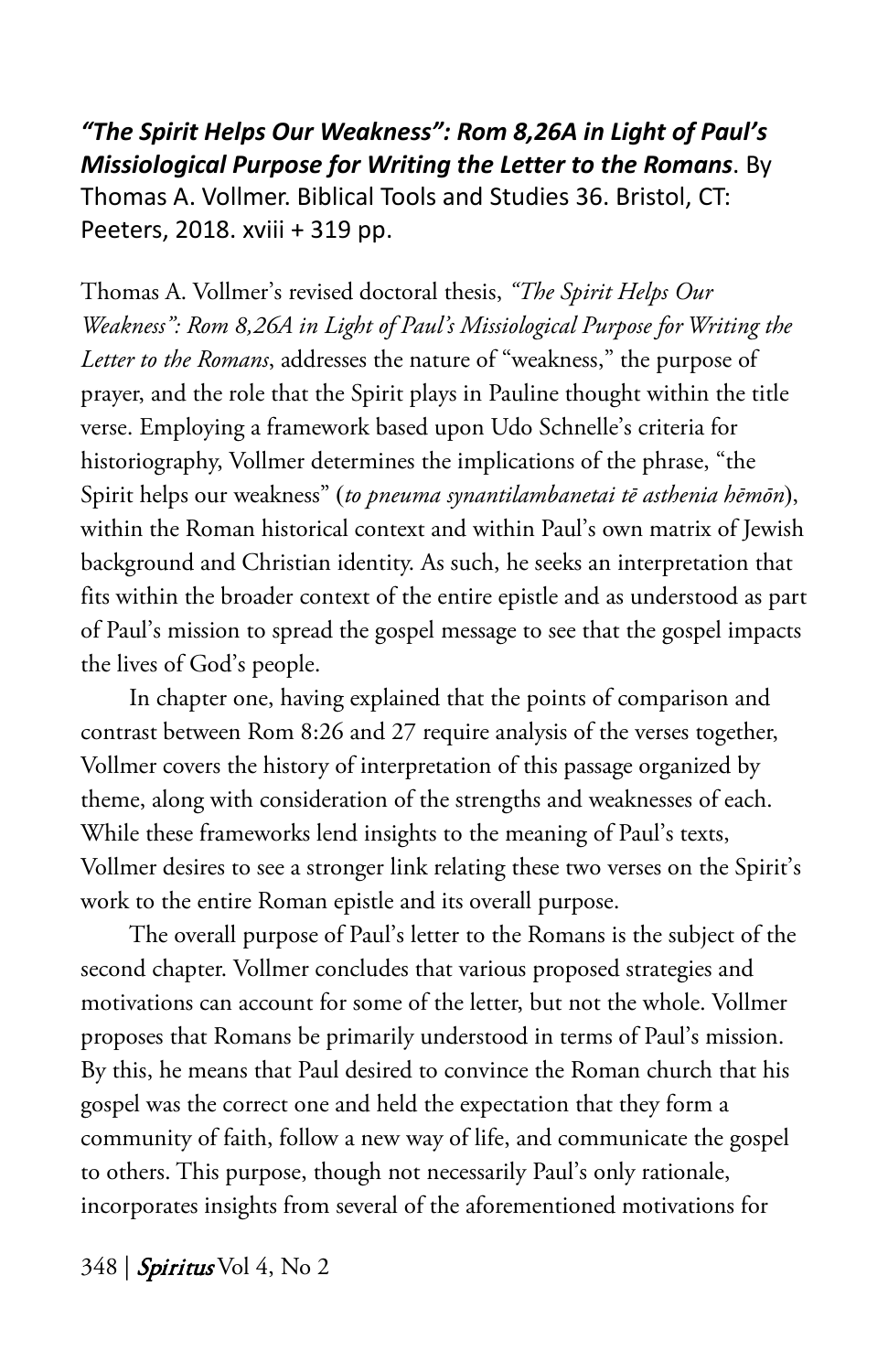writing Romans, and is consistent with Paul's self-understanding in his ministry as well as the central purpose for all his writings. That is, Paul's reason for living and writing was based upon his conviction that Jesus brings salvation, which, in turn, was the reason he desired unity for the Roman church and the ability to use Rome as a base for bringing the gospel to Spain.

The remaining chapters cover exegesis. Chapter three deals with Rom 8:26a within its broad and immediate context in the letter to establish the way in which God's intervention in the world is what overcomes the weakness of believers. Knowing that the Spirit is the mediating agent through which God establishes new life and creates his people establishes the hope that believers have in the midst of weakness, suffering, and trial.

Chapter four considers the first words of Romans 8:26: "likewise indeed" (*hōsautōs de kai*). Through surveying how this adverbial clause is used in Paul, the whole of the New Testament, and the Septuagint, Vollmer concludes that it links the verse to a more immediate referent. The hope of 8:24–25 relates to the Spirit in vv. 26–27, a connection that fits nicely with Paul's conception of mission and of the Spirit's role in the fulfillment of that mission. The Spirit is the agent by which believers have hope in the midst of suffering.

The fifth chapter highlights the theological, Jewish, and Pauline understandings of the Spirit (*to pneuma*) to find that the Spirit consistently mediates the accomplishment of God's mission in the world. That the Spirit "helps" (*synantilambanetai*) is the focus of chapter six. Vollmer identifies an administrative and management context for this verb, and the verb clearly establishes that it is the Spirit alone who helps and intercedes on behalf of the believers in their unknowing.

The seventh chapter returns to an investigation of "our weakness" (*tē asthenia hēmōn*) that the Spirit addresses, a discussion begun in ch. 3 with the immediate context of 8:26a. This weakness refers to a limitation in the ability of the Roman Christians to pray—not a sinfulness or sickness on their part—that pertains to being unable to "live in accord with God's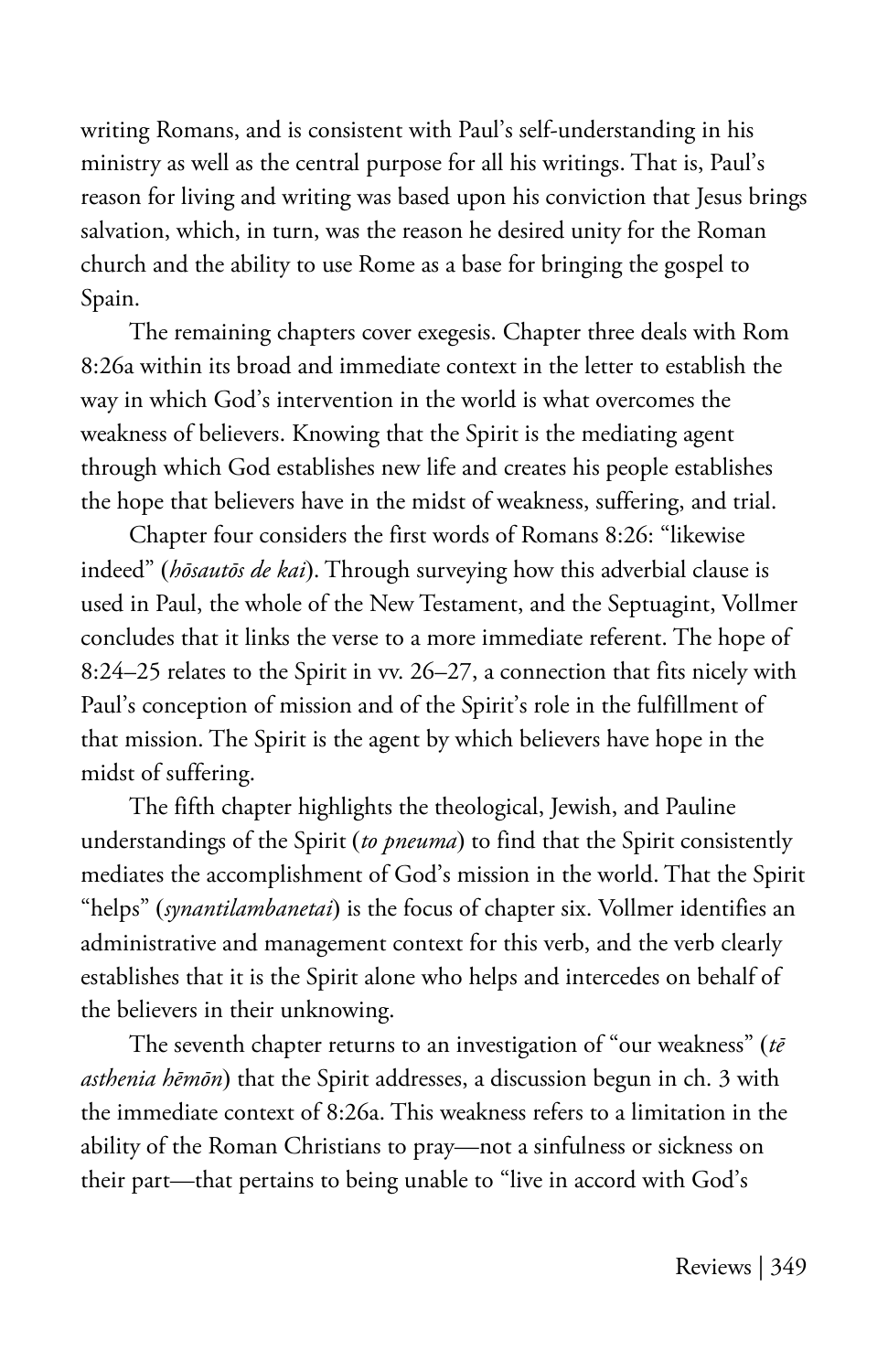design" or to not being able to "succeed in expanding God's mission to the world" (261). Therefore, Vollmer is able to reiterate that the Spirit is God's missiological and mediating agent, a leader, who aids believers in overcoming their weakness so that they may be aligned with God's will.

As is typical with revised dissertations, especially one that features untranslated Greek and German portions, biblical scholars compose the intended audience for this volume. Students may find Vollmer's work to provide a helpful model for historical criticism and to apply Schnelle's principles for exegesis. Vollmer generally provides thorough coverage not only of the historical context for the Roman epistle but also of the history of interpretation. He also provides an analysis of the words and phrases used in Paul and contemporaneous texts.

It would have been beneficial had Vollmer more clearly stated some of his exegetical conclusions. For example, his analysis of *ti proseuxōmetha*, either interpreted as "what to pray for" or "how to pray," indicates that the believers struggle with the content of their prayer as opposed to the manner of prayer (127). In contrast, the use of *dei*, "it is necessary," in the next clause leads him to conclude that the issue is not a lack of knowledge but an inability "to perform prayer in a manner that coheres with God's will," to be "connected" with God (133). He subsequently switches back to a reference to a struggle with content. Understanding that the purpose of prayer is to form the believer to see the world through God's eyes and consequently carry out his mission, one wonders how Vollmer would understand the implications of whether the weakness in prayer of which Paul speaks involves content, manner, or both.

Nonetheless, Christian readers will be edified by Vollmer's exegetical affirmations of how the Spirit leads, guides, and intercedes on believers' behalf. The Spirit allows God's people to accomplish what they could not do on their own to become heirs of God. It is powerful how Vollmer notes one specific way in which this takes place: the Spirit helps them overcome their limitations in prayer with groaning, the sound of frustration that is rooted in the desire for redemption. In other words, the Spirit intercedes